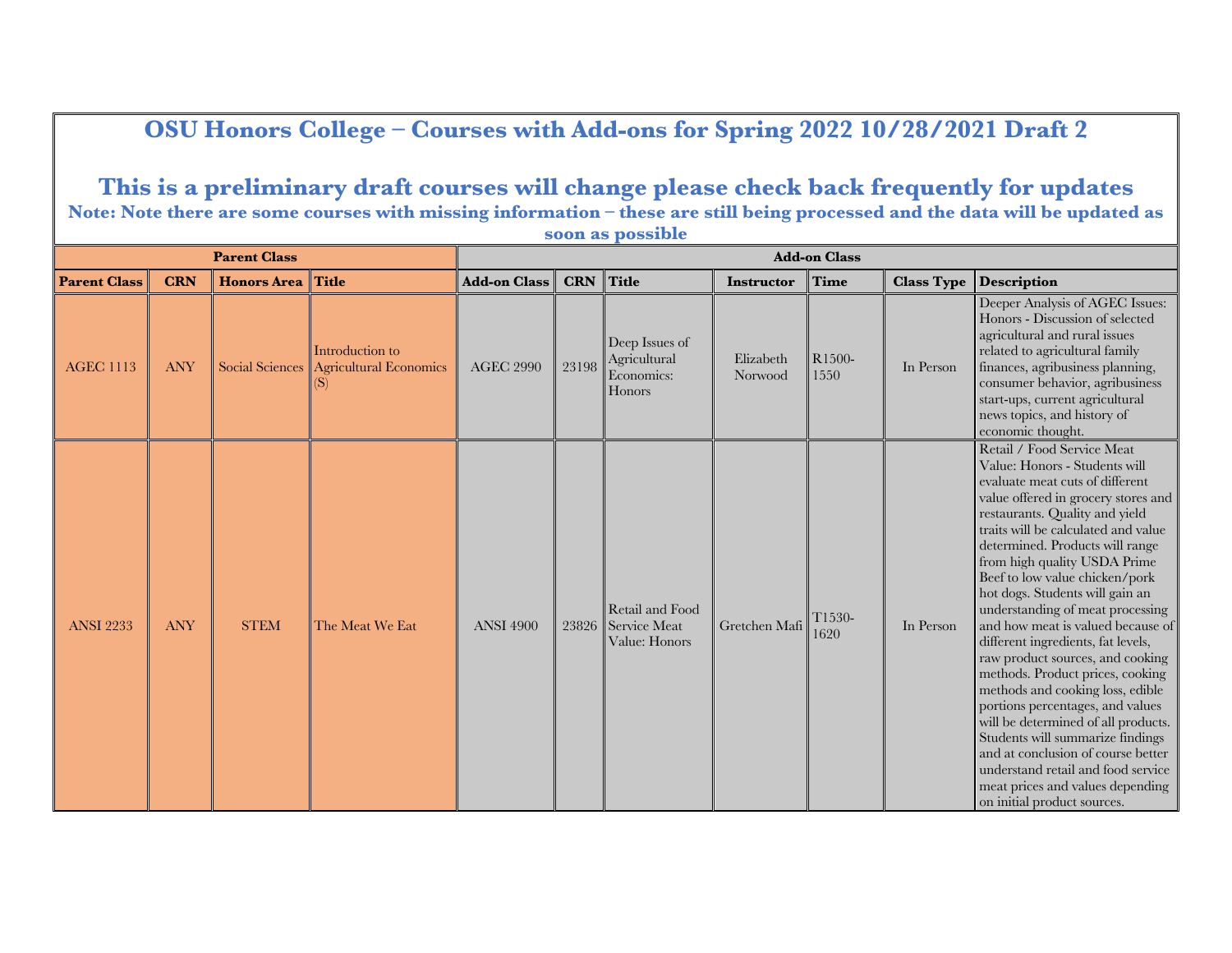| <b>ANSI 2253</b> | <b>ANY</b> | <b>STEM</b> | Meat Animal and<br><b>Carcass Evaluation</b> | <b>ANSI 4900</b> | 23826 | Retail and Food<br>Service Meat<br>Value: Honors | Gretchen Mafi | T <sub>1530</sub> -<br>1620 | In Person | Retail / Food Service Meat<br>Value: Honors - Students will<br>evaluate meat cuts of different<br>value offered in grocery stores and<br>restaurants. Quality and yield<br>traits will be calculated and value<br>determined. Products will range<br>from high quality USDA Prime<br>Beef to low value chicken/pork<br>hot dogs. Students will gain an<br>understanding of meat processing<br>and how meat is valued because of<br>different ingredients, fat levels,<br>raw product sources, and cooking<br>methods. Product prices, cooking<br>methods and cooking loss, edible<br>portions percentages, and values<br>will be determined of all products.<br>Students will summarize findings<br>and at conclusion of course better<br>understand retail and food service<br>meat prices and values depending<br>on initial product sources. |
|------------------|------------|-------------|----------------------------------------------|------------------|-------|--------------------------------------------------|---------------|-----------------------------|-----------|-------------------------------------------------------------------------------------------------------------------------------------------------------------------------------------------------------------------------------------------------------------------------------------------------------------------------------------------------------------------------------------------------------------------------------------------------------------------------------------------------------------------------------------------------------------------------------------------------------------------------------------------------------------------------------------------------------------------------------------------------------------------------------------------------------------------------------------------------|
| <b>ANSI 3423</b> | <b>ANY</b> | <b>STEM</b> | <b>Animal Genetics</b>                       | <b>ANSI 4900</b> | 25377 | You and Your<br>Genome: Honors                   | Darren Hagen  | F1330-<br>1420              | In Person | Students enrolled in this class will<br>analyze either their own or an<br>instructor-provided DNA sample<br>for ancestry composition,<br>countries of ancestry, maternal<br>and paternal features and<br>Neanderthal/Denisovan features<br>etc. Students would analyze a<br>provided random DNA profile for<br>disease risks and traits. Students<br>are welcome to analyze their own<br>profiles on the own and the<br>instructor would help them.<br>Students would also conduct a<br>DNA fingerprint analysis of their<br>own DNA from start to finish in<br>the DeSilva laboratory as part of<br>the course. DNA profiles would be<br>generated by the company 23 and<br>me. Students would incur a cost of<br>\$99.00 if they want their own<br>DNA profile generated, no cost if                                                          |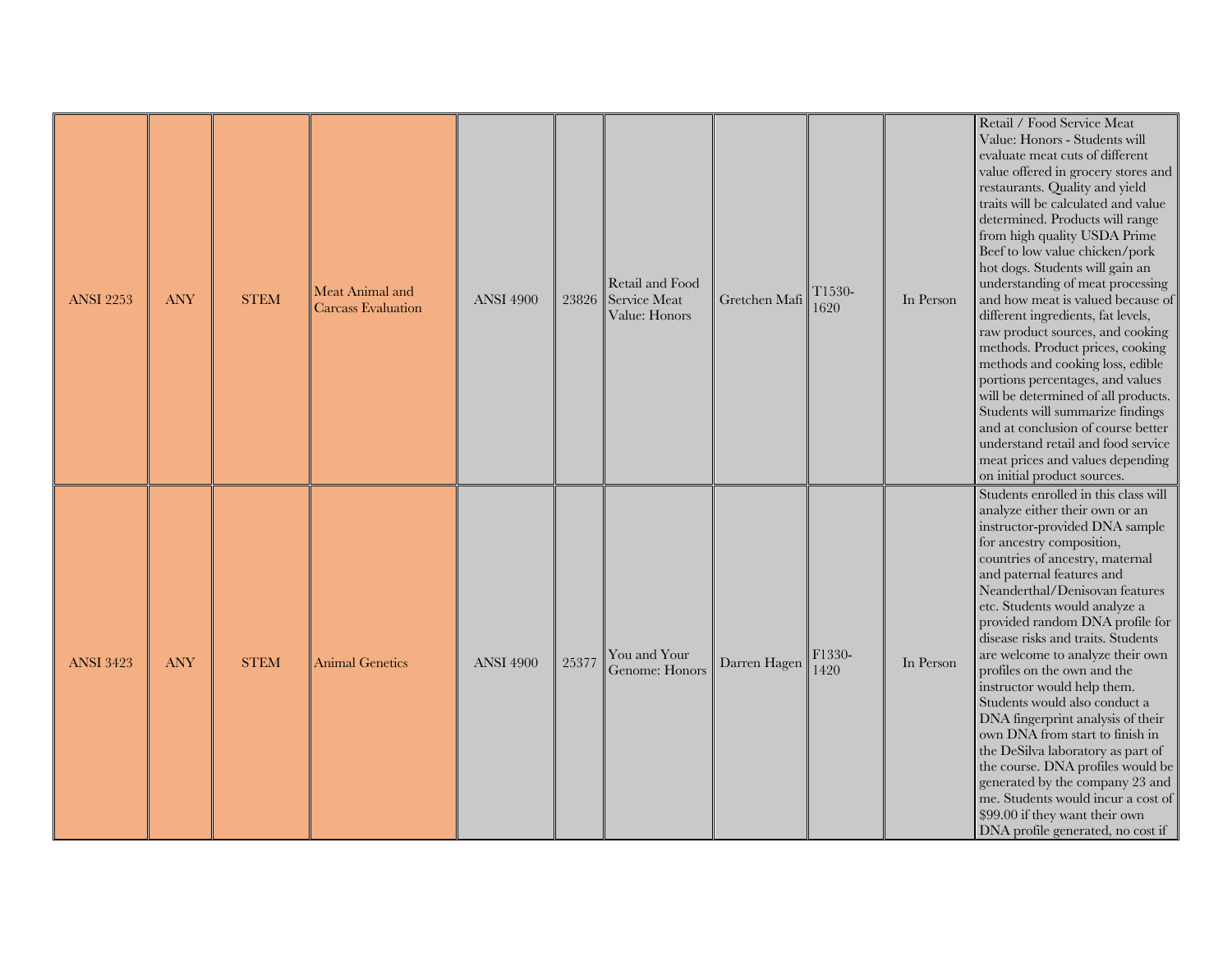|                  |            |             |                            |                  |       |                                                                                                      |              |                |           | they want to analyze a random<br>sample. Additional data analysis<br>costs of about \$20 is anticipated.                                                                                                                                                                                                                                                                                                                                                                                                                                                                                                                                                                                                                                                                                                                                                                                                                                                                                                                                                                                                                                                                                                                                                                                                                                                                                                                                                       |
|------------------|------------|-------------|----------------------------|------------------|-------|------------------------------------------------------------------------------------------------------|--------------|----------------|-----------|----------------------------------------------------------------------------------------------------------------------------------------------------------------------------------------------------------------------------------------------------------------------------------------------------------------------------------------------------------------------------------------------------------------------------------------------------------------------------------------------------------------------------------------------------------------------------------------------------------------------------------------------------------------------------------------------------------------------------------------------------------------------------------------------------------------------------------------------------------------------------------------------------------------------------------------------------------------------------------------------------------------------------------------------------------------------------------------------------------------------------------------------------------------------------------------------------------------------------------------------------------------------------------------------------------------------------------------------------------------------------------------------------------------------------------------------------------------|
| <b>ANSI 3444</b> | <b>ANY</b> | <b>STEM</b> | <b>Animal Reproduction</b> | <b>ANSI 4900</b> | 24302 | The Role of<br>Assisted<br>Reproductive<br>Technologies<br>(ART) in Animal<br>Agriculture:<br>Honors | Daniel Stein | F1230-<br>1320 | In Person | Various Assisted Reproductive<br>Technologies have been<br>developed to obtain a large<br>number of offspring from<br>genetically superior animals or<br>obtain offspring from infertile<br>animals to increase herd quality in<br>a shorter period of time than<br>traditional breeding methods.<br>These technologies include<br>artificial insemination, embryo<br>transfer, embryo splitting,<br>cryopreservation/vitrification<br>(freezing) of embryos, oocytes, and<br>semen, in vitro fertilization (IVF),<br>intracytoplasmic sperm injection<br>(ICSI), sexed semen,<br>determination of the sex of<br>embryos, and somatic cell nuclear<br>transfer (cloning) and the ability to<br>engineer transgenic animals. The<br>creation of transgenic livestock is<br>one of the most groundbreaking,<br>yet controversial technologies<br>emerging in agriculture today.<br>The curretnly available and<br>emerging Assisted Reproductive<br>Technologies will offer<br>opportunities for improvements in<br>genetic selection and will be<br>crucial in meeting the global<br>challenges facing animal<br>agriculture created by the<br>anticipated increase in the world<br>population by 2050 requiring an<br>estimated 50% increase in food<br>production. Advocates of some of<br>these Assisted Reproductive<br>Technologies will likely face<br>opposition by the general public<br>who lack understanding and<br>acceptance of these reproductive |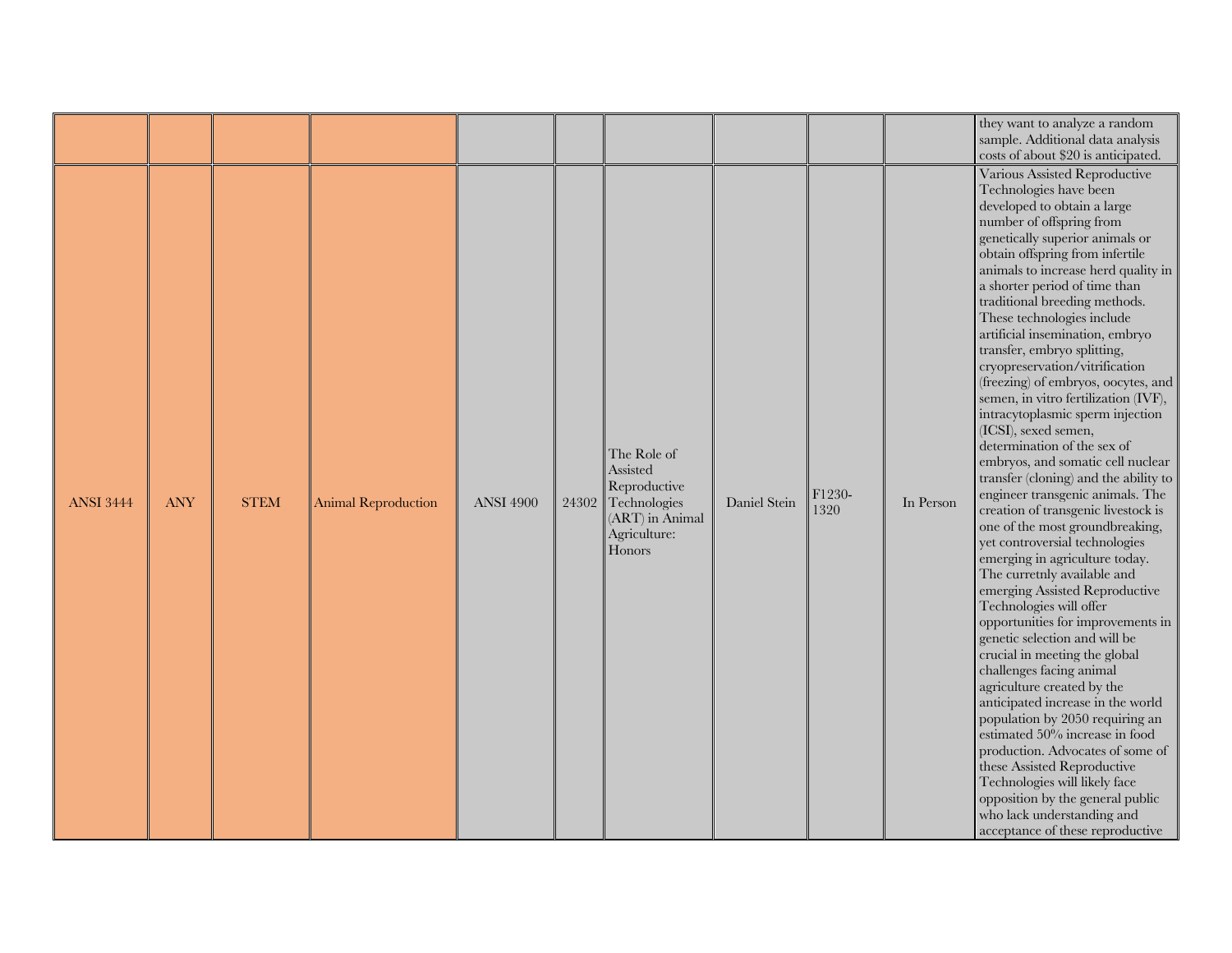|                  |            |             |                                              |                  |       |                                                                                              |                     |                |           | tools for increased animal<br>production and performance. This<br>Honors add-on section will<br>explore the science behind, and<br>the different perspectives of the<br>available and emerging Assisted<br>Reproductive Technologies in<br>animal agriculture.                                                                                                                                                                                                                                                                                                                                                                                                                                                            |
|------------------|------------|-------------|----------------------------------------------|------------------|-------|----------------------------------------------------------------------------------------------|---------------------|----------------|-----------|---------------------------------------------------------------------------------------------------------------------------------------------------------------------------------------------------------------------------------------------------------------------------------------------------------------------------------------------------------------------------------------------------------------------------------------------------------------------------------------------------------------------------------------------------------------------------------------------------------------------------------------------------------------------------------------------------------------------------|
| <b>ANSI 3543</b> | Any        | <b>STEM</b> | Principles of Animal<br><b>Nutrition</b>     | <b>ANSI 4900</b> | 20030 | Principles of<br>Nutrition: (Hon)                                                            | <b>Scott Carter</b> | F1530-<br>1620 | In Person | Honors Add-on to Principles of<br><b>Animal Nutrition</b>                                                                                                                                                                                                                                                                                                                                                                                                                                                                                                                                                                                                                                                                 |
| <b>ARCH 2283</b> | 27970      | Humanities  | History and Theory of<br>Architecture II (H) | <b>ARCH 2890</b> | 28070 | Honors for<br>Topics in<br>Architecture                                                      | Michael<br>Rabens   | T1500-<br>1615 | In Person | Add-on for ARCH 2283 History<br>and Theory of Architecture II (H)                                                                                                                                                                                                                                                                                                                                                                                                                                                                                                                                                                                                                                                         |
| <b>BIOL 1114</b> | <b>ANY</b> | <b>STEM</b> | <b>Introduction to Biology</b>               | <b>BIOL 2890</b> | 24579 | <b>Using Nutritional</b><br>Ecology to Link<br>Physiology,<br>Behavior, &<br>Ecology: Honors | Shawn Wilder        | W0930-<br>1020 | In Person | The goal of this course is to<br>provide an overview of the topics<br>studied in nutritional ecology and<br>their relevance to different fields<br>of biology The field of nutritional<br>ecology was developed to aid in<br>understanding the complex<br>interactions between<br>macronutrients in animal diets<br>and their consequences for health<br>and fitness. This work integrates<br>several fields of biology including:<br>physiology (What are the<br>biochemical pathways through<br>which nutrients affect animals?),<br>behavior (How do animals choose<br>among foods to regulate their<br>diet?), and ecology (What are the<br>consequences of diet for<br>populations, communities and<br>ecosystems?). |
| <b>BIOL 1114</b> | <b>ANY</b> | <b>STEM</b> | <b>Introductory Biology</b>                  | <b>BIOL 2890</b> | 28771 | Using DNA<br>Barcoding to<br>Characterize<br>Zooplankton<br>Communities:<br>Honors           | Guinevere<br>Wogan  | R1030-<br>1220 | In Person | DNA barcoding has emerged as a<br>powerful approach for<br>determining which species are<br>present in a specific environment<br>or sample. DNA Barcoding uses<br>very short genetic sequences from<br>a standard part of the genome to<br>identify organisms (even whole<br>communities) from tiny DNA<br>samples instead of requiring whole                                                                                                                                                                                                                                                                                                                                                                             |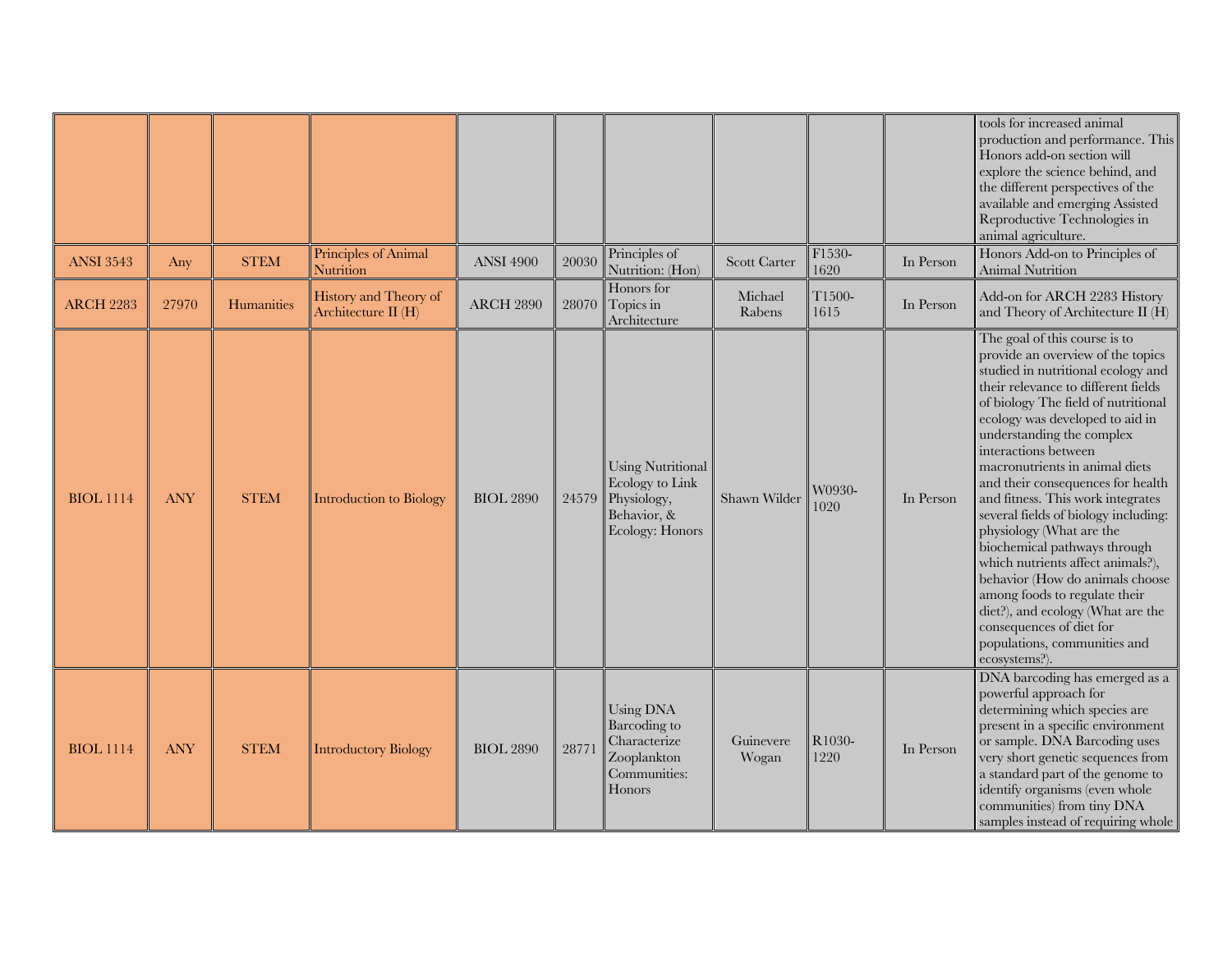|                  |            |             |                       |                  |       |                                                                                    |                    |                |           | organisms and using more<br>variable morphological features<br>like shape, size and color. Students<br>will use recently published DNA<br>barcodes for freshwater<br>zooplankton to determine the<br>species of freshwater zooplankton<br>present in water samples from a<br>new research project conducted<br>by OSU faculty. Students will<br>obtain hands-on experience with<br>PCR amplification of DNA, DNA<br>sequencing technology, and<br>analysis of DNA barcoding<br>information.                                                                                                                                                                                                                                                                                                                                                  |
|------------------|------------|-------------|-----------------------|------------------|-------|------------------------------------------------------------------------------------|--------------------|----------------|-----------|----------------------------------------------------------------------------------------------------------------------------------------------------------------------------------------------------------------------------------------------------------------------------------------------------------------------------------------------------------------------------------------------------------------------------------------------------------------------------------------------------------------------------------------------------------------------------------------------------------------------------------------------------------------------------------------------------------------------------------------------------------------------------------------------------------------------------------------------|
| <b>BIOL</b> 1604 | <b>ANY</b> | <b>STEM</b> | <b>Animal Biology</b> | <b>BIOL 2890</b> | 28771 | Using DNA<br>Barcoding to<br>Characterize<br>Zooplankton<br>Communities:<br>Honors | Guinevere<br>Wogan | R1030-<br>1220 | In Person | DNA barcoding has emerged as a<br>powerful approach for<br>determining which species are<br>present in a specific environment<br>or sample. DNA Barcoding uses<br>very short genetic sequences from<br>a standard part of the genome to<br>identify organisms (even whole<br>communities) from tiny DNA<br>samples instead of requiring whole<br>organisms and using more<br>variable morphological features<br>like shape, size and color. Students<br>will use recently published DNA<br>barcodes for freshwater<br>zooplankton to determine the<br>species of freshwater zooplankton<br>present in water samples from a<br>new research project conducted<br>by OSU faculty. Students will<br>obtain hands-on experience with<br>PCR amplification of DNA, DNA<br>sequencing technology, and<br>analysis of DNA barcoding<br>information. |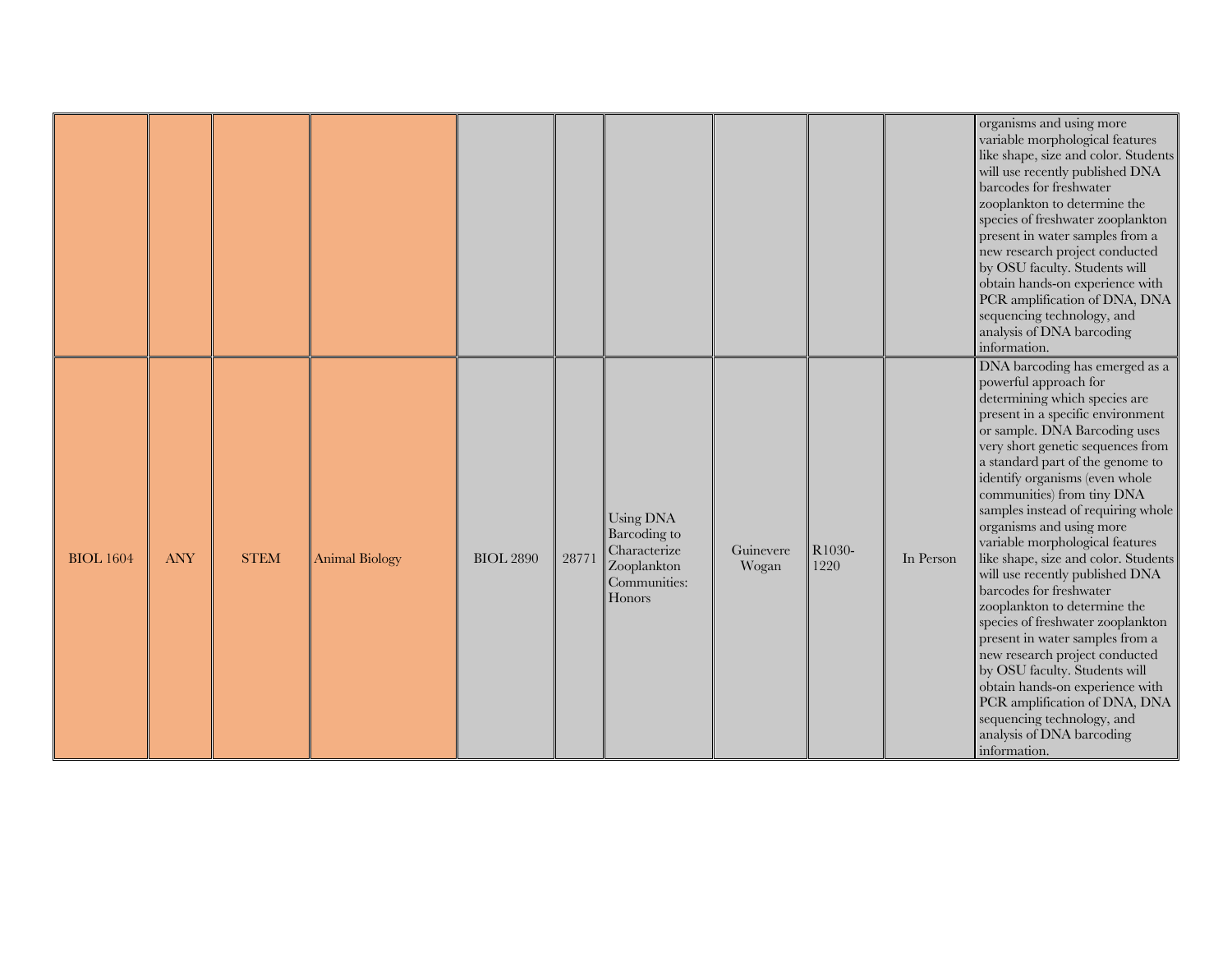| <b>BIOL 3023</b> | <b>ANY</b> | <b>STEM</b> | <b>General Genetics</b> | <b>BIOL 3890</b> | 28772 | Using DNA<br><b>Barcoding</b> to<br>Characterize<br>Zooplankton<br>Communities:<br>Honors | Guinevere<br>Wogan | R1030-<br>1220 | In Person | DNA barcoding has emerged as a<br>powerful approach for<br>determining which species are<br>present in a specific environment<br>or sample. DNA Barcoding uses<br>very short genetic sequences from<br>a standard part of the genome to<br>identify organisms (even whole<br>communities) from tiny DNA<br>samples instead of requiring whole<br>organisms and using more<br>variable morphological features<br>like shape, size and color. Students<br>will use recently published DNA<br>barcodes for freshwater<br>zooplankton to determine the<br>species of freshwater zooplankton<br>present in water samples from a<br>new research project conducted<br>by OSU faculty. Students will<br>obtain hands-on experience with<br>PCR amplification of DNA, DNA<br>sequencing technology, and<br>analysis of DNA barcoding<br>information. |
|------------------|------------|-------------|-------------------------|------------------|-------|-------------------------------------------------------------------------------------------|--------------------|----------------|-----------|----------------------------------------------------------------------------------------------------------------------------------------------------------------------------------------------------------------------------------------------------------------------------------------------------------------------------------------------------------------------------------------------------------------------------------------------------------------------------------------------------------------------------------------------------------------------------------------------------------------------------------------------------------------------------------------------------------------------------------------------------------------------------------------------------------------------------------------------|
| <b>BIOL 3204</b> | <b>ANY</b> | <b>STEM</b> | Physiology              | <b>BIOL 3890</b> | 24535 | Physiology:<br>Honors                                                                     | Will Wiggins       | M1630-<br>1720 | In Person | Controversies in Physiology - We<br>will use a seminar format to<br>explore areas of controversy<br>within physiology and physiology-<br>related sciences. Selected topics<br>will be in-depth explorations of<br>material that is (usually) briefly<br>touched upon in class, giving you<br>the opportunity to advance your<br>understanding of physiology<br>beyond what we have time to<br>consider in the main course. As<br>the seminar title indicates, our<br>topics will be those for which there<br>is some controversy, e.g., because<br>the science is emerging or very<br>complex, because ethical<br>questions arise as a result of the<br>science, and/or because segments<br>of society have difficulty accepting                                                                                                             |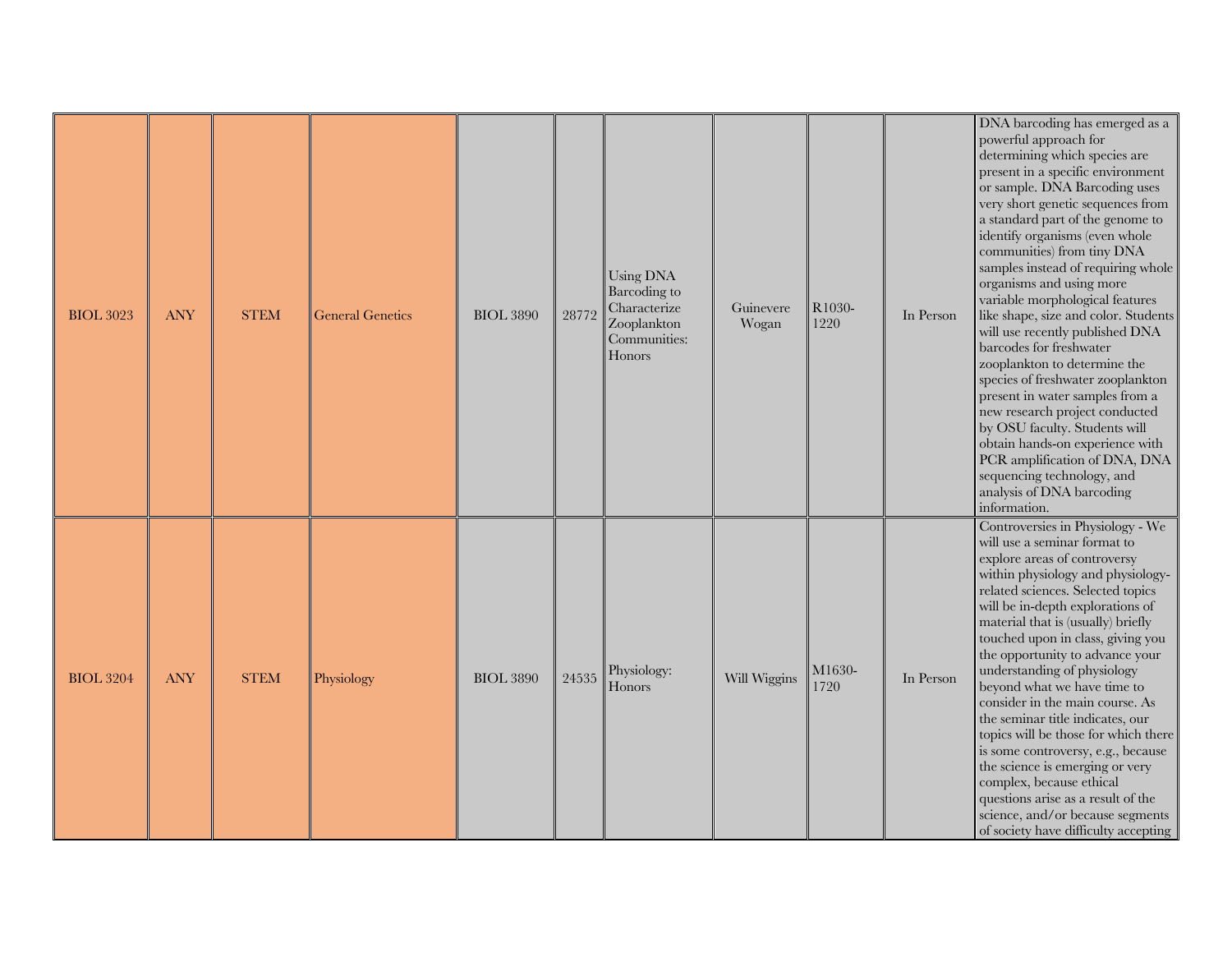|                  |            |             |                      |                  |       |                                                                                                                            |                      |                |           | the science. Course meetings will<br>be a combination of professor-led<br>and student-led discussions over<br>topics for which the materials<br>have been given to everyone for<br>review ahead of time in order to<br>come to the class prepared. |
|------------------|------------|-------------|----------------------|------------------|-------|----------------------------------------------------------------------------------------------------------------------------|----------------------|----------------|-----------|----------------------------------------------------------------------------------------------------------------------------------------------------------------------------------------------------------------------------------------------------|
| <b>BIOL 3214</b> | <b>ANY</b> | <b>STEM</b> | <b>Human Anatomy</b> | <b>BIOL 3890</b> | 24554 | Evolutionary<br>Medicine and the<br>Human Body:<br>Honors                                                                  | Mary Towner          | M1230-<br>1320 | In Person | Evolutionary Medicine and the<br>Human Body is an Add-on for<br>Human Anatomy BIOL 3214                                                                                                                                                            |
| <b>CHEM 1314</b> | <b>ANY</b> | <b>STEM</b> | Chemistry I (LN)     | <b>CHEM 2890</b> | 31601 | The Chemistry in<br>Forensic<br>Chemistry:<br>Honors                                                                       | <b>Barry Lavine</b>  | W1630-<br>1720 |           | Honors Add-on for Chemistry I<br>(LN) (CHEM 1314) or Chemistry<br>II $(LN)$ (CHEM 1515)                                                                                                                                                            |
| <b>CHEM 1314</b> | <b>ANY</b> | <b>STEM</b> | Chemistry $I(LN)$    | <b>CHEM 2890</b> | 31602 | Everyday<br>Chemistry                                                                                                      | Gabriel Cook         | W1630-<br>1720 | In Person | Honors Add-on for Chemistry I<br>(LN) (CHEM 1314) or Chemistry<br>II (LN) (CHEM 1515)                                                                                                                                                              |
| <b>CHEM 1314</b> | <b>ANY</b> | <b>STEM</b> | Chemistry I (LN)     | <b>CHEM 2890</b> | 31603 | <b>Story of Elements</b><br>with Fun<br>Chemical<br>Experiments                                                            | Smita<br>Mohanty     | T1630-<br>1720 | In Person | Honors Add-on for Chemistry I<br>(LN) (CHEM 1314) or Chemistry<br>II $(LN)$ (CHEM 1515)                                                                                                                                                            |
| <b>CHEM 1314</b> | <b>ANY</b> | <b>STEM</b> | Chemistry I (LN)     | <b>CHEM 2890</b> | 31604 | The Story of<br>Chemistry: From<br>the Periodic<br>Table to<br>Nanotechnology                                              | Reza Latifi          | W1630-<br>1720 | In Person | Honors Add-on for Chemistry I<br>(LN) (CHEM 1314) or Chemistry<br>II $(LN)$ (CHEM 1515)                                                                                                                                                            |
| <b>CHEM 1314</b> | <b>ANY</b> | <b>STEM</b> | Chemistry I (LN)     | <b>CHEM 2890</b> | 31607 | Effective<br>Approaches for<br>Deconstructing<br>Scientific<br>Literature and<br>Conceptualizing<br>Scientific<br>Research | Jacinta<br>Mutambuki | M1630-<br>1720 | In Person | Honors Add-on for Chemistry I<br>(LN) (CHEM 1314) or Chemistry<br>II (LN) (CHEM $1515$ )                                                                                                                                                           |
| <b>CHEM 1515</b> |            | <b>STEM</b> | Chemistry II (LN)    | <b>CHEM 2890</b> | 31601 | The Chemistry in<br>Forensic<br>Chemistry:<br>Honors                                                                       | <b>Barry Lavine</b>  | W1630-<br>1720 |           | Honors Add-on for Chemistry I<br>(LN) (CHEM 1314) or Chemistry<br>II $(LN)$ (CHEM 1515)                                                                                                                                                            |
| <b>CHEM 1515</b> | <b>ANY</b> | <b>STEM</b> | Chemistry II (LN)    | <b>CHEM 2890</b> | 31602 | Everyday<br>Chemistry                                                                                                      | Gabriel Cook         | W1630-<br>1720 | In Person | Honors Add-on for Chemistry I<br>(LN) (CHEM 1314) or Chemistry<br>II (LN) (CHEM 1515)                                                                                                                                                              |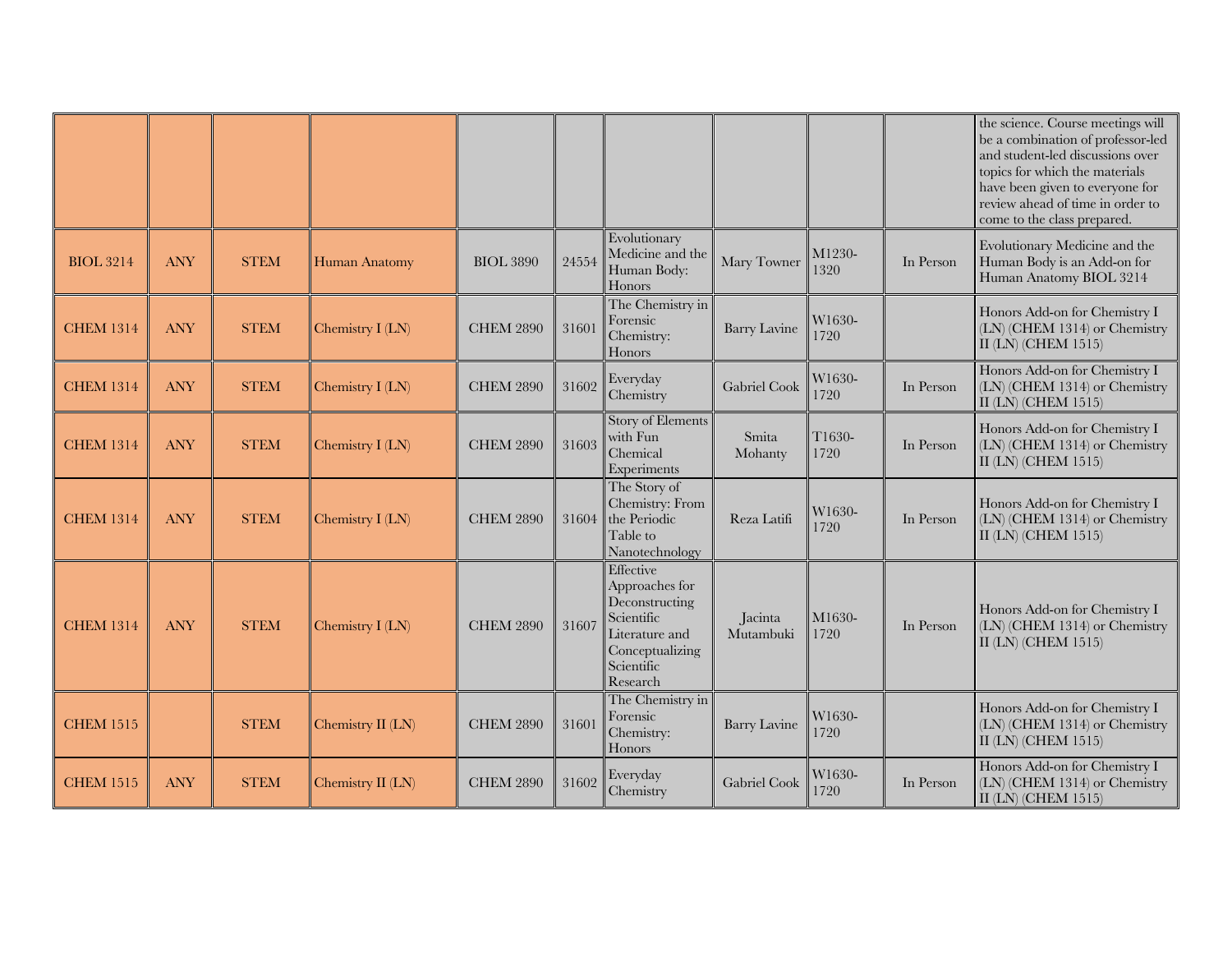| <b>CHEM 1515</b> | <b>ANY</b> | <b>STEM</b> | Chemistry II (LN)           | <b>CHEM 2890</b> | 31604 | The Story of<br>Chemistry: From<br>the Periodic<br>Table to<br>Nanotechnology                                              | Reza Latifi          | W1630-<br>1720 | In Person | Honors Add-on for Chemistry I<br>(LN) (CHEM 1314) or Chemistry<br>II (LN) (CHEM 1515)                                                                                                                                                                                                                                                                                                                                                               |
|------------------|------------|-------------|-----------------------------|------------------|-------|----------------------------------------------------------------------------------------------------------------------------|----------------------|----------------|-----------|-----------------------------------------------------------------------------------------------------------------------------------------------------------------------------------------------------------------------------------------------------------------------------------------------------------------------------------------------------------------------------------------------------------------------------------------------------|
| <b>CHEM 1515</b> | <b>ANY</b> | <b>STEM</b> | Chemistry II (LN)           | <b>CHEM 2890</b> | 31607 | Effective<br>Approaches for<br>Deconstructing<br>Scientific<br>Literature and<br>Conceptualizing<br>Scientific<br>Research | Jacinta<br>Mutambuki | M1630-<br>1720 | In Person | Honors Add-on for Chemistry I<br>(LN) (CHEM 1314) or Chemistry<br>II (LN) (CHEM 1515)                                                                                                                                                                                                                                                                                                                                                               |
| <b>CHEM 1525</b> | <b>ANY</b> | <b>STEM</b> | Chemistry II (LN)           | <b>CHEM 2890</b> | 31603 | <b>Story of Elements</b><br>with Fun<br>Chemical<br>Experiments                                                            | Smita<br>Mohanty     | T1630-<br>1720 | In Person | Honors Add-on for Chemistry I<br>(LN) (CHEM 1314) or Chemistry<br>II (LN) (CHEM 1515)                                                                                                                                                                                                                                                                                                                                                               |
| <b>CHEM 3053</b> | <b>ANY</b> | <b>STEM</b> | Organic Chemistry I         | <b>CHEM 3890</b> | 31605 | Chemistry of the<br>Main Group<br>Elements                                                                                 | Charles<br>Weinert   | M1630-<br>1720 | In Person | Add-on for Organic Chemistry I<br>(CHEM 3053) or Organic<br>Chemistry II (CHEM 3153)                                                                                                                                                                                                                                                                                                                                                                |
| <b>CHEM 3053</b> | <b>ANY</b> | <b>STEM</b> | Organic Chemistry I         | <b>CHEM 3890</b> | 31606 | Contemporary<br>Issues in<br>Chemistry and<br>Biochemistry                                                                 | Allen Apblett        | T1630-<br>1720 | In Person | Add-on for Organic Chemistry I<br>(CHEM 3053) or Organic<br>Chemistry II (CHEM 3153)                                                                                                                                                                                                                                                                                                                                                                |
| <b>CHEM 3153</b> | <b>ANY</b> | <b>STEM</b> | Organic Chemistry II        | <b>CHEM 3890</b> | 31605 | Chemistry of the<br>Main Group<br>Elements                                                                                 | Charles<br>Weinert   | M1630-<br>1720 | In Person | Add-on for Organic Chemistry I<br>(CHEM 3053) or Organic<br>Chemistry II (CHEM 3153)                                                                                                                                                                                                                                                                                                                                                                |
| <b>CHEM 3153</b> | <b>ANY</b> | <b>STEM</b> | <b>Organic Chemistry II</b> | <b>CHEM 3890</b> | 31606 | Contemporary<br>Issues in<br>Chemistry and<br>Biochemistry                                                                 | <b>Allen Apblett</b> | T1630-<br>1720 | In Person | Add-on for Organic Chemistry I<br>(CHEM 3053) or Organic<br>Chemistry II (CHEM 3153)                                                                                                                                                                                                                                                                                                                                                                |
| <b>CS 2133</b>   | <b>ANY</b> | <b>STEM</b> | Computer Science II         | <b>HONR 2890</b> | 31468 | Programming<br>Intelligent<br>Robots: Honors                                                                               | Cheistopher<br>Crick | W1630-<br>1720 | In Person | Programming Intelligent Robots -<br>Students in this course will learn<br>to develop applications for<br>autonomous robots, from simple<br>reactive architectures to<br>multirobot teams that engage in<br>sophisticated planning and<br>coordination. Students will be<br>introduced to problems in<br>distributed systems, artificial<br>intelligence and computer vision.<br>Prior programming experience at<br>the level of CS I is required. - |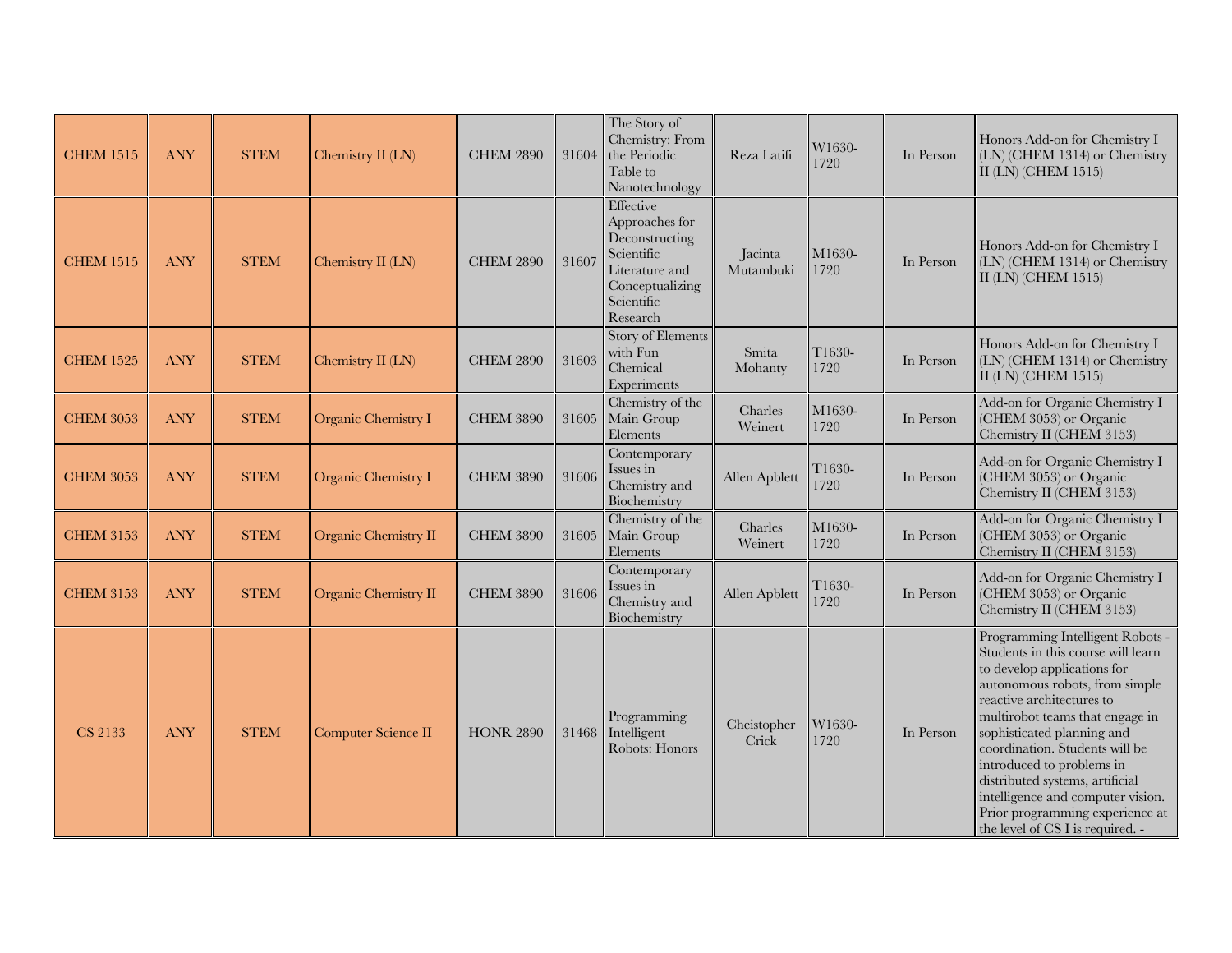|                     |            |             |                                                                 |                  |       |                                                    |                        |                |           | Crick - CO-REQUISITE NOTE:<br>Must be an honors student<br>enrolled in Computer Science II<br>$(CS 2133)$ or $C/C++ (CS 2433)$<br>$C/C++$ course or any other mid-<br>level CS class for the Spring 2022<br>semester.                                                                                                                                                                                                                                                                                                                                                                                                                                                         |
|---------------------|------------|-------------|-----------------------------------------------------------------|------------------|-------|----------------------------------------------------|------------------------|----------------|-----------|-------------------------------------------------------------------------------------------------------------------------------------------------------------------------------------------------------------------------------------------------------------------------------------------------------------------------------------------------------------------------------------------------------------------------------------------------------------------------------------------------------------------------------------------------------------------------------------------------------------------------------------------------------------------------------|
| <b>CS 2443</b>      | <b>ANY</b> | <b>STEM</b> | $C/C++$ Programming                                             | <b>HONR 2890</b> |       | Programming<br>31468 Intelligent<br>Robots: Honors | Cheistopher<br>Crick   | W1630-<br>1720 | In Person | Programming Intelligent Robots -<br>Students in this course will learn<br>to develop applications for<br>autonomous robots, from simple<br>reactive architectures to<br>multirobot teams that engage in<br>sophisticated planning and<br>coordination. Students will be<br>introduced to problems in<br>distributed systems, artificial<br>intelligence and computer vision.<br>Prior programming experience at<br>the level of CS I is required. -<br>Crick - CO-REQUISITE NOTE:<br>Must be an honors student<br>enrolled in Computer Science II<br>$(CS 2133)$ or $C/C++ (CS 2433)$<br>$C/C++$ course or any other mid-<br>level CS class for the Spring 2022<br>semester.] |
| <b>CS</b> 4173      | <b>ANY</b> | <b>STEM</b> | Video Game<br>Development                                       | <b>HONR 2890</b> | 28766 | Honors Video<br>Game<br>Development                | Douglas<br>Heisterkamp |                | Other     | Add-on For Video Game<br>Development CS 4173                                                                                                                                                                                                                                                                                                                                                                                                                                                                                                                                                                                                                                  |
| <b>CS Mid Level</b> | <b>ANY</b> | <b>STEM</b> | Any other mid-level CS<br>class for the Spring 2022<br>semester | <b>HONR 2890</b> |       | Programming<br>31468 Intelligent<br>Robots: Honors | Cheistopher<br>Crick   | W1630-<br>1720 | In Person | Programming Intelligent Robots -<br>Students in this course will learn<br>to develop applications for<br>autonomous robots, from simple<br>reactive architectures to<br>multirobot teams that engage in<br>sophisticated planning and<br>coordination. Students will be<br>introduced to problems in<br>distributed systems, artificial<br>intelligence and computer vision.<br>Prior programming experience at<br>the level of CS I is required. -<br>Crick - CO-REQUISITE NOTE:                                                                                                                                                                                             |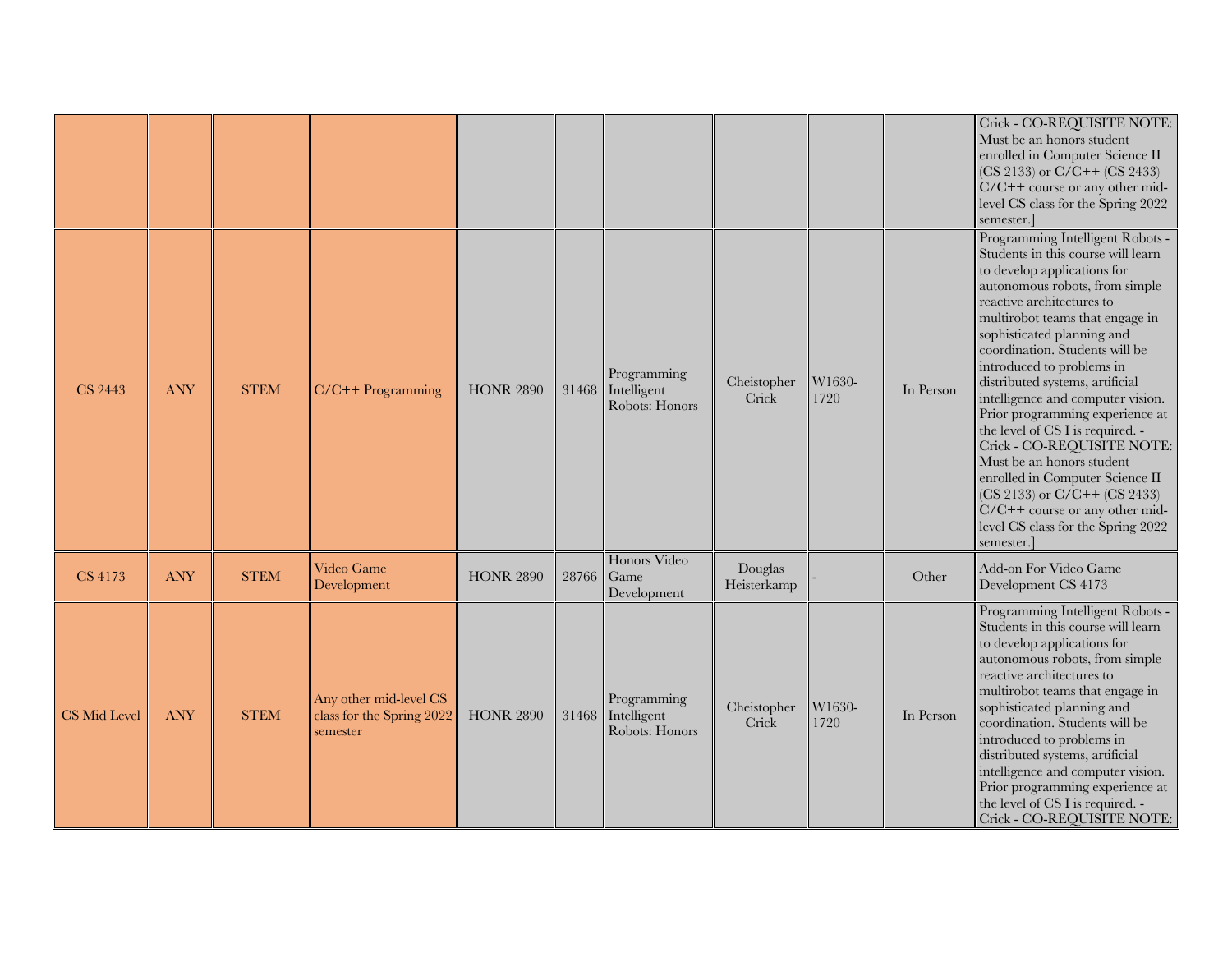|                           |            |                        |                                                        |                  |       |                                                                                                      |                           |                |           | Must be an honors student<br>enrolled in Computer Science II<br>(CS 2133) or $C/C++$ (CS 2433)<br>$C/C++$ course or any other mid-<br>level CS class for the Spring 2022<br>semester.]                                                                                                                                                                                                                                                                                                                                                                                                                                                                                                                                                                                                              |
|---------------------------|------------|------------------------|--------------------------------------------------------|------------------|-------|------------------------------------------------------------------------------------------------------|---------------------------|----------------|-----------|-----------------------------------------------------------------------------------------------------------------------------------------------------------------------------------------------------------------------------------------------------------------------------------------------------------------------------------------------------------------------------------------------------------------------------------------------------------------------------------------------------------------------------------------------------------------------------------------------------------------------------------------------------------------------------------------------------------------------------------------------------------------------------------------------------|
| <b>EEE 2023</b>           | <b>ANY</b> | <b>Social Sciences</b> | Introduction to<br>Entrepreneurship                    | <b>EEE 1020</b>  | 30832 | Introduction to<br>Entrepreneurship<br>Supplemental:<br>Honors                                       | Jonathan<br><b>Butler</b> | W1330-<br>1420 | In Person | This honors-level supplemental<br>course is designed to complement<br>Introduction to Entrepreneurship<br>with weekly readings and<br>discussions about real-life<br>entrepreneurs throughout history.<br>Students will read and learn about<br>entrepreneurs including Benjamin<br>Franklin, P.T. Barnum, Madam<br>C.J. Walker, Coco Chanel, Enzo<br>Ferrari, Arianna Huffington, Jay-<br>Z, and others. As part of the<br>course, students will take turns<br>teaching their fellow classmates<br>about specific entrepreneurs and<br>leading discussions about how<br>each entrepreneur demonstrated<br>concepts covered in EEE 2023.<br>This is a discussion-based honors<br>course add-on and students will be<br>graded on their presentations,<br>leadership, and in-class<br>participation. |
| ENGL AP, IB.<br>Concurent | <b>ANY</b> | Humanities             | AP, IB or other Credit<br>for English 1113 and<br>1213 | <b>HONR 2890</b> | 28882 | Stuff OSU<br>Should Know - A<br><b>Students' Podcast</b><br>of OSU History<br>and Culture:<br>Honors | Seth Wood                 | W1330-<br>1420 | In Person | In this course students will<br>contribute to the design,<br>production, and distribution of a<br>podcast that offers a student'<br>perspective on the past, present,<br>and future of Oklahoma State<br>University: Stuff OSU Should<br>Know. In past iterations of this<br>course research topics have<br>ranged from historical inquiries<br>into Oklahoma A&M / OSU<br>during times of war and the<br>economic foundations of the<br>University in the Land Grant<br>System to more topical matters                                                                                                                                                                                                                                                                                             |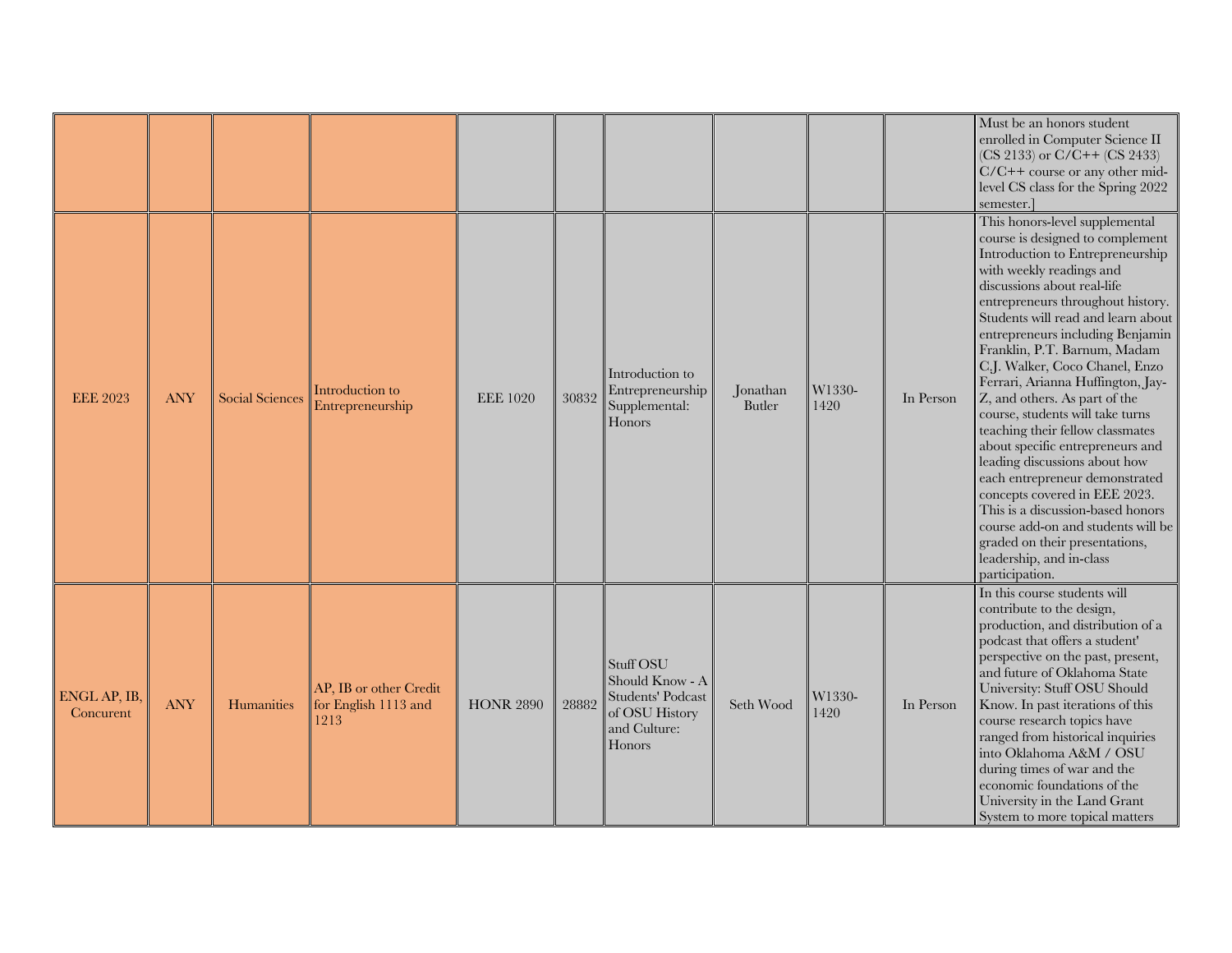|                  |            |             |                              |                  |       |                             |                   |                |           | like campus construction, Greek<br>Life at OSU, Homecoming, and<br>social justice campaigns on<br>campus. Ultimately, students will<br>choose their own desired topics of<br>research and podcasting work<br>based on in-class group<br>brainstorming sessions. Students<br>will be required to follow multiple<br>podcasts and compose one brief<br>review of a professionally<br>produced podcast in the first half<br>of the semester. In the second half<br>of the semester each student will<br>propose their own contribution to<br>Stuff OSU Should Know, which<br>could take the form of composing<br>and reading scripts, audio editing,<br>visual design, marketing, and<br>other sorts of labor that don't<br>involve listening to your own<br>recorded voice. You may elect to<br>contribute to the podcast by<br>creating transcripts and other<br>visual materials to make the<br>podcast accessible to a wider<br>audience. Whatever the topical<br>material of the podcasts<br>themselves, the creation of them<br>will provide students with a novel<br>opportunity to refine their abilities<br>to perform scholarly research, to<br>conduct interviews, to articulate<br>scripted and improvised discourse,<br>market materials online and in<br>physical spaces through visual<br>media, and to converse and<br>collaborate productively with their<br>peers. |
|------------------|------------|-------------|------------------------------|------------------|-------|-----------------------------|-------------------|----------------|-----------|-----------------------------------------------------------------------------------------------------------------------------------------------------------------------------------------------------------------------------------------------------------------------------------------------------------------------------------------------------------------------------------------------------------------------------------------------------------------------------------------------------------------------------------------------------------------------------------------------------------------------------------------------------------------------------------------------------------------------------------------------------------------------------------------------------------------------------------------------------------------------------------------------------------------------------------------------------------------------------------------------------------------------------------------------------------------------------------------------------------------------------------------------------------------------------------------------------------------------------------------------------------------------------------------------------------------------------------------------------------------------------------|
| <b>ENTO 2003</b> | <b>ANY</b> | <b>STEM</b> | <b>Insects &amp; Society</b> | <b>ENTO 4400</b> | 20973 | Honors Insects &<br>Society | William<br>Hoback | R1500-<br>1550 | In Person | Insects and Society examines the<br>role insects have played in human<br>lives historically and in the present<br>day. Insects contribute more than<br>\$50 billion dollars to the U.S.<br>economy and they kill more than                                                                                                                                                                                                                                                                                                                                                                                                                                                                                                                                                                                                                                                                                                                                                                                                                                                                                                                                                                                                                                                                                                                                                        |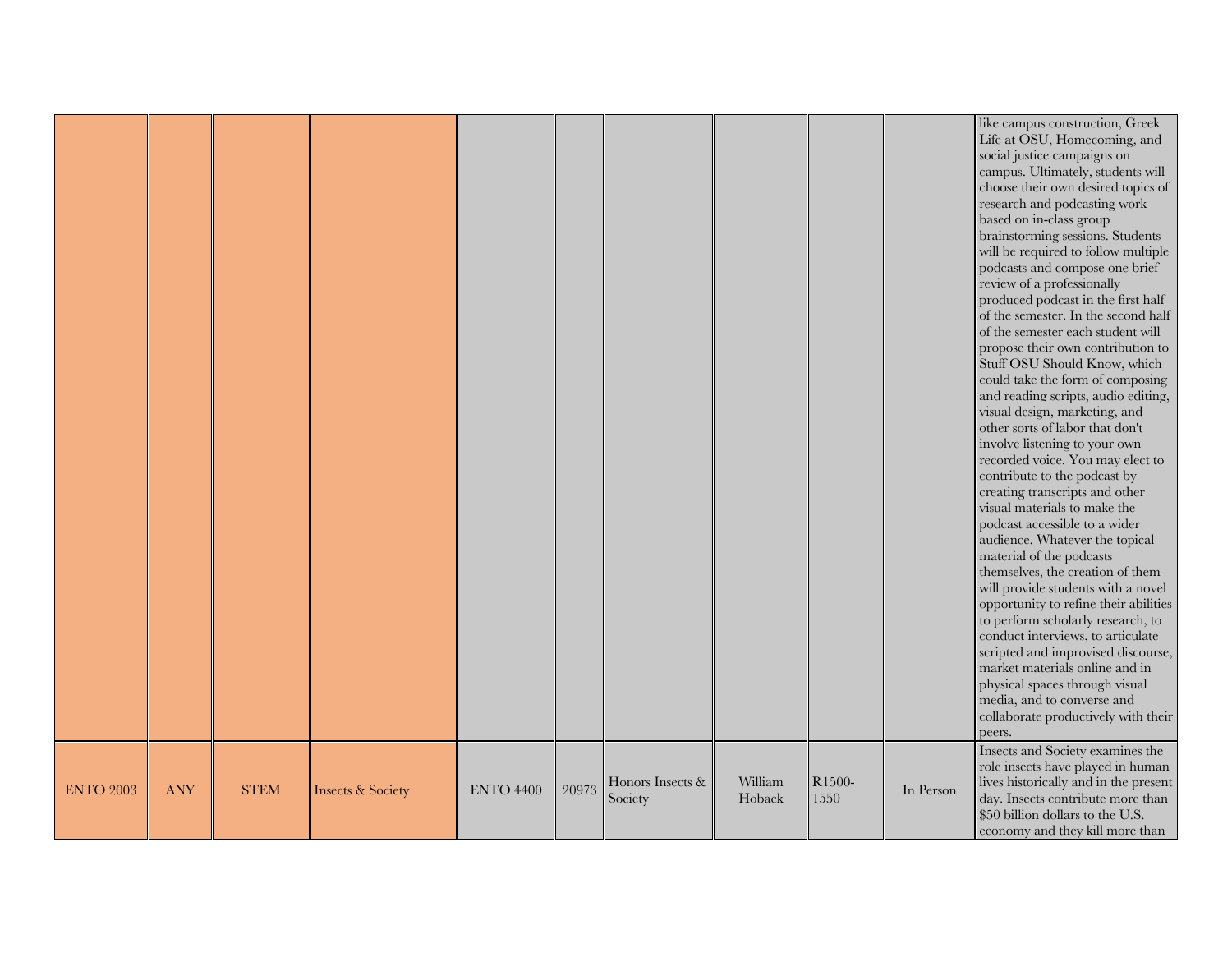|                  |            |             |                       |                  |       |                            |             |                |           | one million people worldwide<br>every year. For the fall Honors<br>option, we will read and discuss<br>Locust by Jeff Lockwood. The<br>Rocky Mountain migratory locust<br>was the most abundant animal on<br>the planet and caused great<br>hardships until the early 1900s as<br>the western United States was<br>settled. Today, it is extinct. This<br>book examines the impact of the<br>locust on the American west and<br>reasons for its unintended<br>extinction. Students will<br>investigate the roles of<br>biodiversity, ecology, and human<br>disturbance in shaping our world<br>in the past, present, in order to<br>consider the future.                                                                                                                                                                                                                                                                |
|------------------|------------|-------------|-----------------------|------------------|-------|----------------------------|-------------|----------------|-----------|-------------------------------------------------------------------------------------------------------------------------------------------------------------------------------------------------------------------------------------------------------------------------------------------------------------------------------------------------------------------------------------------------------------------------------------------------------------------------------------------------------------------------------------------------------------------------------------------------------------------------------------------------------------------------------------------------------------------------------------------------------------------------------------------------------------------------------------------------------------------------------------------------------------------------|
| <b>GEOL 1114</b> | <b>ANY</b> | <b>STEM</b> | Physical Geology (LN) | <b>GEOL 2890</b> | 25919 | Earth Resources:<br>Honors | Tingying Xu | T1500-<br>1550 | In Person | A large amount of the various<br>resources used by human society<br>have their origin in geologic<br>events and processes. This course<br>will aim to provide a more in-<br>depth introduction to key<br>resources alongside GEOL 1114.<br>The resources to be covered will<br>include energy, minerals, rocks<br>and those necessary for life.<br>Specific resources that may be<br>covered include groundwater,<br>surface water, soil, building<br>materials, metals - precious, base<br>and technology specific,<br>renewable energy and fossil fuels.<br>Currently, the relative importance<br>of different resources is changing,<br>and understanding their origin is<br>important to investigating these<br>changes. Examples include the<br>decline in coal production related<br>to an increase in gas and<br>renewable energy resources, as<br>well the changing need for<br>different metals to support the |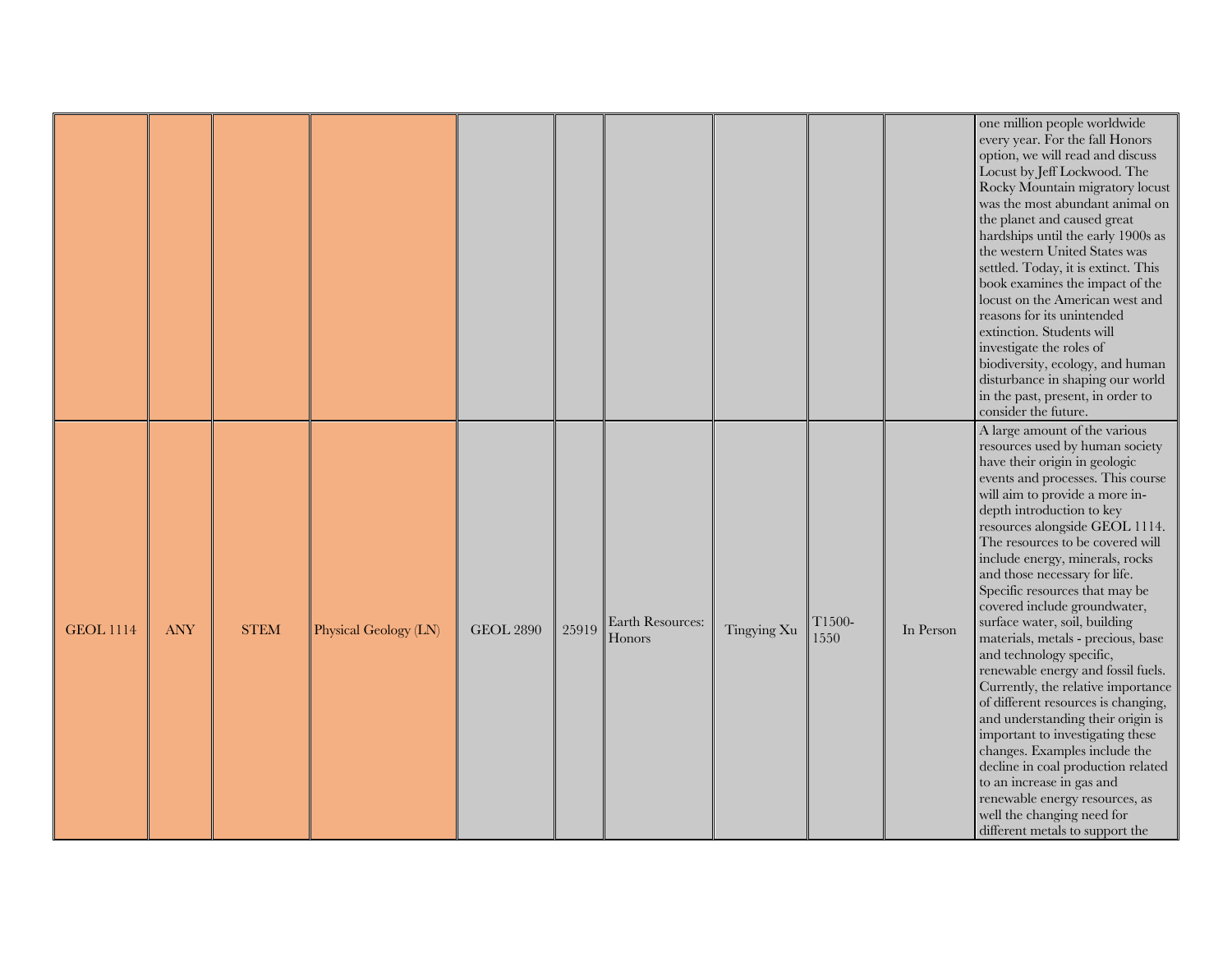|                  |            |             |                                      |                  |       |                                                                    |                    |                |           | development of technologies like<br>smart phones, touch screens, solar<br>panels, electric cars and large<br>capacity batteries.                                                                                                                                                                                                                                                                                                                                                                                                                                                                                                                                                                                                      |
|------------------|------------|-------------|--------------------------------------|------------------|-------|--------------------------------------------------------------------|--------------------|----------------|-----------|---------------------------------------------------------------------------------------------------------------------------------------------------------------------------------------------------------------------------------------------------------------------------------------------------------------------------------------------------------------------------------------------------------------------------------------------------------------------------------------------------------------------------------------------------------------------------------------------------------------------------------------------------------------------------------------------------------------------------------------|
| <b>GEOL ANY</b>  | <b>ANY</b> | <b>STEM</b> | <b>ANY Geology Course</b>            | <b>GEOL 3890</b> | 30363 | The Power of<br>Water: Sculpting<br>the Earth:<br>Honors           | Mary Hileman       | M1530-<br>1620 | In Person | Topics covered in this course<br>include exploration and discussion<br>of four areas in geology related to<br>the action of water: Rivers:<br>Erosion by water and use of water<br>for human activity. Caves:<br>Erosion of underground spaces -<br>crystals underground, cave use by<br>early cultures. Geysers: Action of<br>water heated within the earth -<br>hot springs, geysers, power<br>generation, Glaciers: Action of<br>frozen water - sculpting of the<br>Earth, melting glaciers and rise of<br>sea-level. Although there is no<br>textbook, reading of science<br>articles (posted in Canvas) will be<br>used as basis for discussions.<br>Movies and other online<br>information also will be used in<br>this course. |
| <b>HIST 1103</b> | <b>ANY</b> | Humanities  | <b>Survey of American</b><br>History | <b>HIST 3890</b> | 30000 | History of Travel:<br>Americans &<br>Europeans<br>Overseas: Honors | Matthew<br>Schauer | M1230-<br>1320 | In Person | This course will examine the<br>history of modern travel through<br>the study of American and British<br>travelers in North America,<br>Europe, Africa and Asia. We will<br>examine the wide variety of<br>reasons they traveled including<br>tourism, exploration, migration,<br>imperial expansion, adventure,<br>military service, and immigration.<br>We will read memoirs and<br>journals, but also analyze art,<br>music, and documentaries to see<br>how these individuals reflected the<br>history of their time. This class<br>connects with HIST1103,<br>HIST1483, HIST1493,<br>HIST1623, HIST1823, and<br>HIST 2023. History of the Present                                                                                |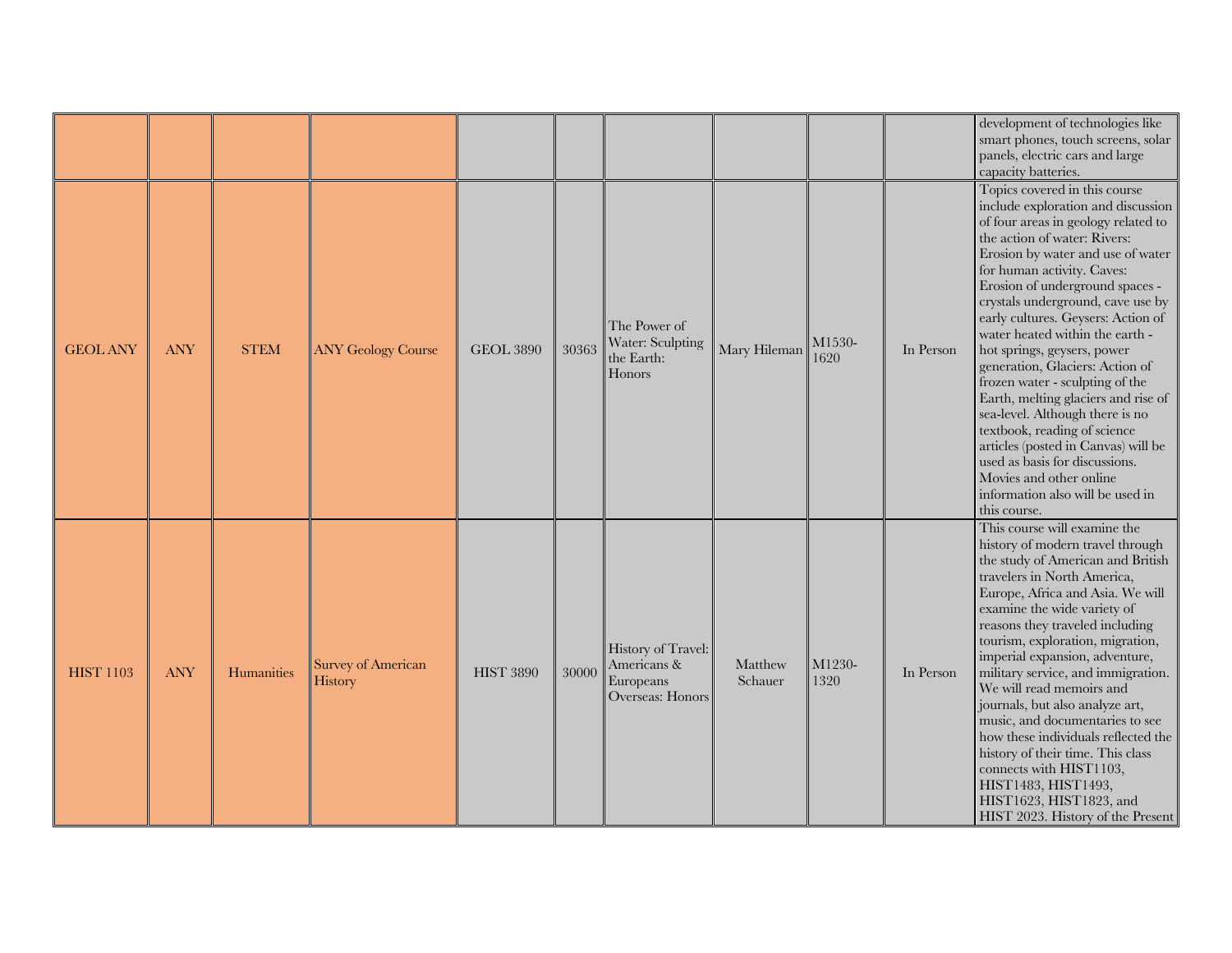|                  |            |                   |                                      |                  |       |                                                                    |                     |                |           | (H)                                                                                                                                                                                                                                                                                                                                                                                                                                                                                                                                                                                                                                                                                                                                                                                                                                                                                                                                                                                                                                                                                 |
|------------------|------------|-------------------|--------------------------------------|------------------|-------|--------------------------------------------------------------------|---------------------|----------------|-----------|-------------------------------------------------------------------------------------------------------------------------------------------------------------------------------------------------------------------------------------------------------------------------------------------------------------------------------------------------------------------------------------------------------------------------------------------------------------------------------------------------------------------------------------------------------------------------------------------------------------------------------------------------------------------------------------------------------------------------------------------------------------------------------------------------------------------------------------------------------------------------------------------------------------------------------------------------------------------------------------------------------------------------------------------------------------------------------------|
| <b>HIST 1103</b> | <b>ANY</b> | <b>Humanities</b> | <b>Survey of American</b><br>History | <b>HIST 3890</b> | 30003 | Third Reich:<br>Honors                                             | <b>Jason Lavery</b> | T1030-<br>1120 | In Person | Some thirty years ago the Third<br>Reich (1933-1945) was once called<br>"the shadow the twentieth<br>century. The recent rise in anti-<br>Semitic attacks and the rise of<br>fascist parties throughout the<br>world suggest that Nazi<br>Germany's shadow extends far<br>into our own century. This course<br>will address among its central<br>questions the rise of Hitler and the<br>Nazi Party, the mobilization of an<br>entire country to aggressive war,<br>and the Holocaust. - May be used<br>as an add-on for ANY of the<br>following HIST 1103 Survey of<br>American History HIST 1493<br>American History Since 1865,<br>HIST 1613 Western Civilization<br>to 1500 (H), HIST 1623 Western<br>Civilization after 1500 (H), HIST<br>1823 World History 1500 to<br>Present HIST 2023 History of the<br>Present (H), HIST 3273 Modern<br>Europe since 1914 (HI), HIST<br>3113 Germany since 1815 HIST<br>3333 History of the Second World<br>War (HI), HIST 3343 World War<br>I in Modern European Culture<br>(HI) HIST 3473 British Empire<br>and Commonwealth of Nations |
| <b>HIST 1483</b> | <b>ANY</b> | Humanities        | American History to<br>1865(H)       | <b>HIST 3890</b> | 30000 | History of Travel:<br>Americans &<br>Europeans<br>Overseas: Honors | Matthew<br>Schauer  | M1230-<br>1320 | In Person | This course will examine the<br>history of modern travel through<br>the study of American and British<br>travelers in North America,<br>Europe, Africa and Asia. We will<br>examine the wide variety of<br>reasons they traveled including<br>tourism, exploration, migration,<br>imperial expansion, adventure,<br>military service, and immigration.<br>We will read memoirs and<br>journals, but also analyze art,                                                                                                                                                                                                                                                                                                                                                                                                                                                                                                                                                                                                                                                               |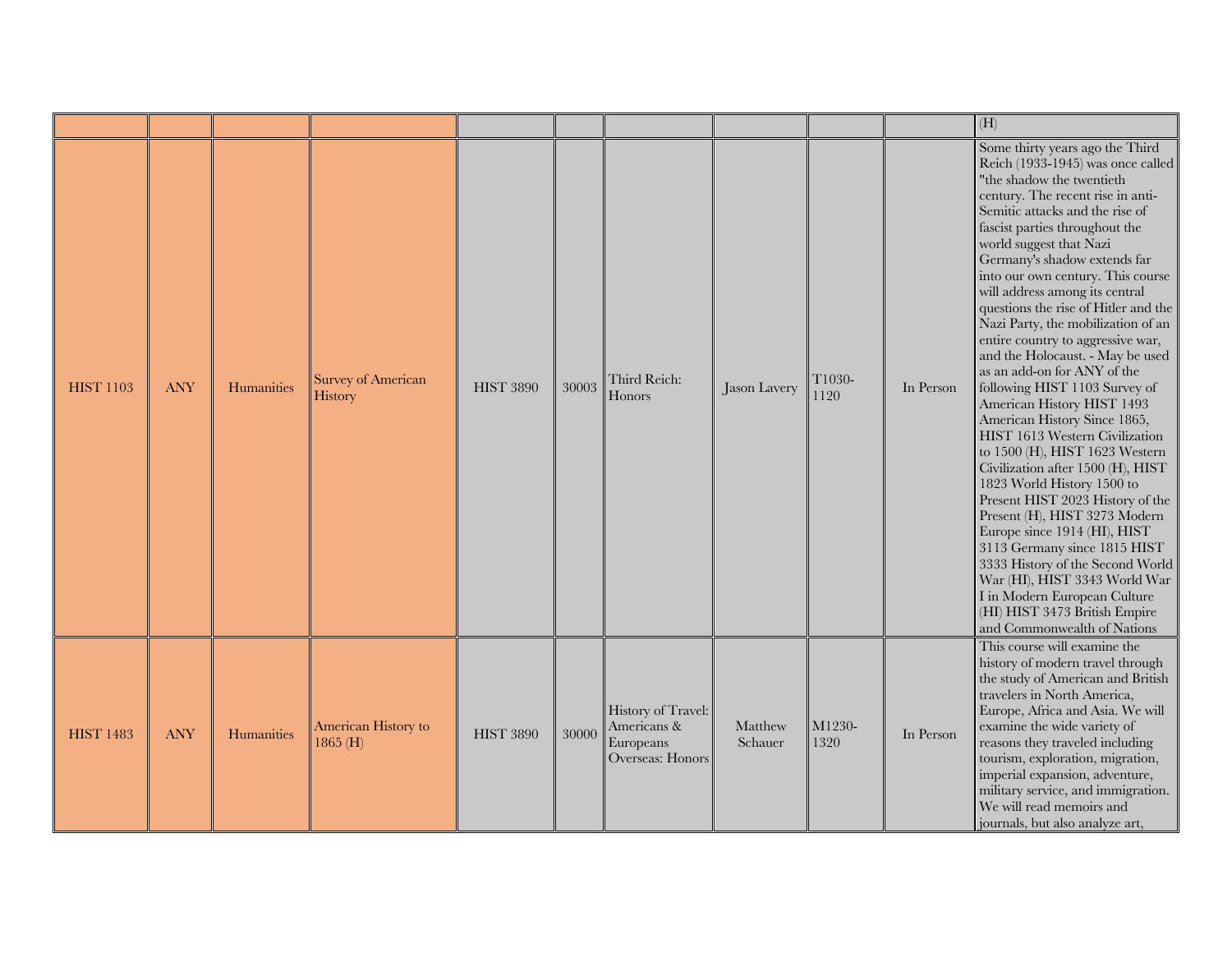|                  |            |            |                                       |                  |       |                        |              |                |           | music, and documentaries to see<br>how these individuals reflected the<br>history of their time. This class<br>connects with HIST1103,<br>HIST1483, HIST1493,<br>HIST1623, HIST1823, and<br>HIST 2023. History of the Present<br>(H)                                                                                                                                                                                                                                                                                                                                                                                                                                                                                                                                                                                                                                                                                                                                                                                                                                                |
|------------------|------------|------------|---------------------------------------|------------------|-------|------------------------|--------------|----------------|-----------|-------------------------------------------------------------------------------------------------------------------------------------------------------------------------------------------------------------------------------------------------------------------------------------------------------------------------------------------------------------------------------------------------------------------------------------------------------------------------------------------------------------------------------------------------------------------------------------------------------------------------------------------------------------------------------------------------------------------------------------------------------------------------------------------------------------------------------------------------------------------------------------------------------------------------------------------------------------------------------------------------------------------------------------------------------------------------------------|
| <b>HIST 1493</b> | <b>ANY</b> | Humanities | <b>American History Since</b><br>1865 | <b>HIST 3890</b> | 30003 | Third Reich:<br>Honors | Jason Lavery | T1030-<br>1120 | In Person | Some thirty years ago the Third<br>Reich (1933-1945) was once called<br>"the shadow the twentieth<br>century. The recent rise in anti-<br>Semitic attacks and the rise of<br>fascist parties throughout the<br>world suggest that Nazi<br>Germany's shadow extends far<br>into our own century. This course<br>will address among its central<br>questions the rise of Hitler and the<br>Nazi Party, the mobilization of an<br>entire country to aggressive war,<br>and the Holocaust. - May be used<br>as an add-on for ANY of the<br>following HIST 1103 Survey of<br>American History HIST 1493<br>American History Since 1865,<br>HIST 1613 Western Civilization<br>to 1500 (H), HIST 1623 Western<br>Civilization after 1500 (H), HIST<br>1823 World History 1500 to<br>Present HIST 2023 History of the<br>Present (H), HIST 3273 Modern<br>Europe since 1914 (HI), HIST<br>3113 Germany since 1815 HIST<br>3333 History of the Second World<br>War (HI), HIST 3343 World War<br>I in Modern European Culture<br>(HI) HIST 3473 British Empire<br>and Commonwealth of Nations |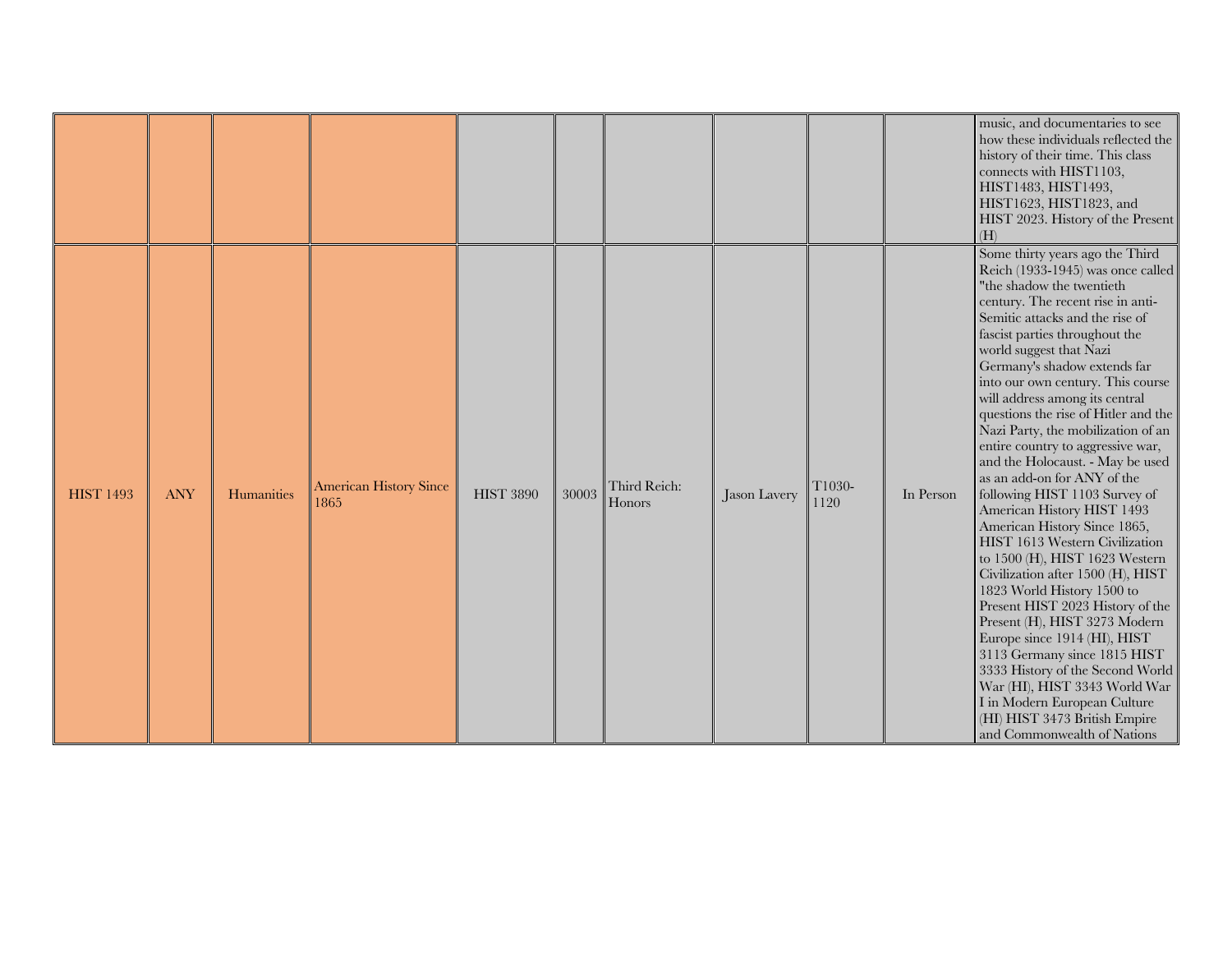| <b>HIST 1493</b> | <b>ANY</b> | Humanities | <b>American History Since</b><br>1865                     | <b>HIST 3890</b> | 30000 | History of Travel:<br>Americans &<br>Europeans<br>Overseas: Honors | Matthew<br>Schauer | M1230-<br>1320 | In Person | This course will examine the<br>history of modern travel through<br>the study of American and British<br>travelers in North America,<br>Europe, Africa and Asia. We will<br>examine the wide variety of<br>reasons they traveled including<br>tourism, exploration, migration,<br>imperial expansion, adventure,<br>military service, and immigration.<br>We will read memoirs and<br>journals, but also analyze art,<br>music, and documentaries to see<br>how these individuals reflected the<br>history of their time. This class<br>connects with HIST1103,<br>HIST1483, HIST1493,<br>HIST1623, HIST1823, and<br>HIST 2023. History of the Present<br>(H) |
|------------------|------------|------------|-----------------------------------------------------------|------------------|-------|--------------------------------------------------------------------|--------------------|----------------|-----------|---------------------------------------------------------------------------------------------------------------------------------------------------------------------------------------------------------------------------------------------------------------------------------------------------------------------------------------------------------------------------------------------------------------------------------------------------------------------------------------------------------------------------------------------------------------------------------------------------------------------------------------------------------------|
| <b>HIST 1613</b> | <b>ANY</b> | Humanities | Western Civilization to<br>1500 (H)                       | <b>HIST 3890</b> | 29998 | Leonardo da<br>Vinci: Honors                                       | David<br>Dandrea   | W1230-<br>1320 | In Person | From the Mona Lisa to The Da<br>Vinci Code, Leonardo da Vinci<br>$(1452-1519)$ has captured the<br>western imagination for centuries.<br>An extraordinary painter,<br>sculptor, and engineer, Leonardo<br>won the admiration of his<br>contemporaries and set the<br>standard for a well-rounded<br>individual dedicated to artistic<br>perfection and scientific discovery.<br>In this course we will study<br>Leonardo da Vinci in his<br>historical context and discuss the<br>transformation of this Renaissance<br>man into a cultural icon.                                                                                                             |
| <b>HIST 2213</b> | <b>ANY</b> | Humanities | <b>World History from</b><br>Ancient Times to 1500<br>(H) | <b>HIST 3890</b> | 29998 | Leonardo da<br>Vinci: Honors                                       | David<br>Dandrea   | W1230-<br>1320 | In Person | From the Mona Lisa to The Da<br>Vinci Code, Leonardo da Vinci<br>$(1452-1519)$ has captured the<br>western imagination for centuries.<br>An extraordinary painter,<br>sculptor, and engineer, Leonardo<br>won the admiration of his<br>contemporaries and set the                                                                                                                                                                                                                                                                                                                                                                                             |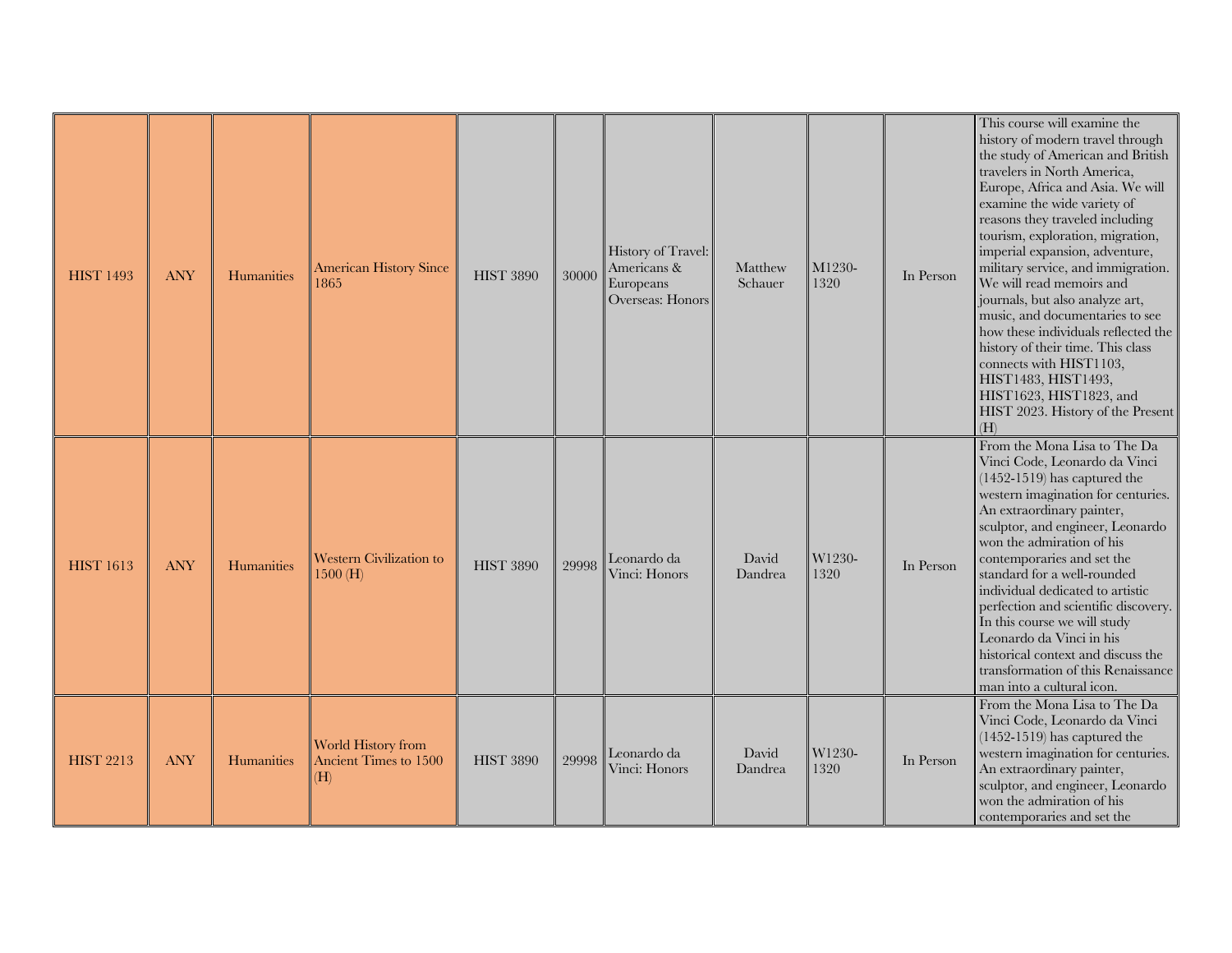|                  |            |            |                                                |                  |       |                        |              |                |           | standard for a well-rounded<br>individual dedicated to artistic<br>perfection and scientific discovery.<br>In this course we will study<br>Leonardo da Vinci in his<br>historical context and discuss the<br>transformation of this Renaissance<br>man into a cultural icon.                                                                                                                                                                                                                                                                                                                                                                                                                                                                                                                                                                                                                                                                                                                                                                                                        |
|------------------|------------|------------|------------------------------------------------|------------------|-------|------------------------|--------------|----------------|-----------|-------------------------------------------------------------------------------------------------------------------------------------------------------------------------------------------------------------------------------------------------------------------------------------------------------------------------------------------------------------------------------------------------------------------------------------------------------------------------------------------------------------------------------------------------------------------------------------------------------------------------------------------------------------------------------------------------------------------------------------------------------------------------------------------------------------------------------------------------------------------------------------------------------------------------------------------------------------------------------------------------------------------------------------------------------------------------------------|
| <b>HIST 3333</b> | <b>ANY</b> | Humanities | <b>History of the Second</b><br>World War (HI) | <b>HIST 3890</b> | 30003 | Third Reich:<br>Honors | Jason Lavery | T1030-<br>1120 | In Person | Some thirty years ago the Third<br>Reich (1933-1945) was once called<br>"the shadow the twentieth<br>century. The recent rise in anti-<br>Semitic attacks and the rise of<br>fascist parties throughout the<br>world suggest that Nazi<br>Germany's shadow extends far<br>into our own century. This course<br>will address among its central<br>questions the rise of Hitler and the<br>Nazi Party, the mobilization of an<br>entire country to aggressive war,<br>and the Holocaust. - May be used<br>as an add-on for ANY of the<br>following HIST 1103 Survey of<br>American History HIST 1493<br>American History Since 1865,<br>HIST 1613 Western Civilization<br>to 1500 (H), HIST 1623 Western<br>Civilization after 1500 (H), HIST<br>1823 World History 1500 to<br>Present HIST 2023 History of the<br>Present (H), HIST 3273 Modern<br>Europe since 1914 (HI), HIST<br>3113 Germany since 1815 HIST<br>3333 History of the Second World<br>War (HI), HIST 3343 World War<br>I in Modern European Culture<br>(HI) HIST 3473 British Empire<br>and Commonwealth of Nations |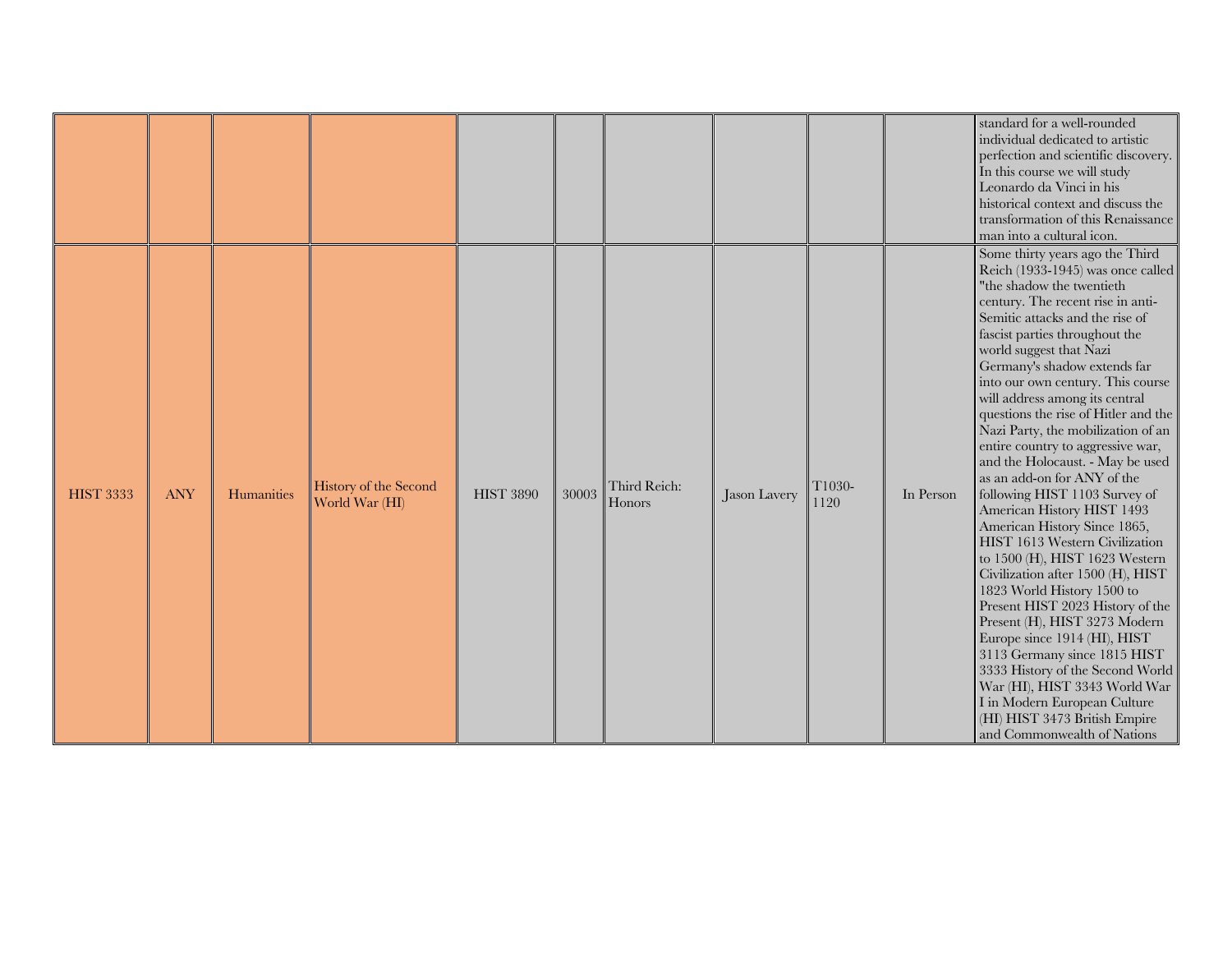| <b>HIST 3343</b> | 29980      | Humanities  | Renaissance, 1350-1517<br>H)              | <b>HIST 3890</b> | 29998 | Leonardo da<br>Vinci: Honors                                             | David<br>Dandrea  | W1230-<br>1320 | In Person | From the Mona Lisa to The Da<br>Vinci Code, Leonardo da Vinci<br>$(1452-1519)$ has captured the<br>western imagination for centuries.<br>An extraordinary painter,<br>sculptor, and engineer, Leonardo<br>won the admiration of his<br>contemporaries and set the<br>standard for a well-rounded<br>individual dedicated to artistic<br>perfection and scientific discovery.<br>In this course we will study<br>Leonardo da Vinci in his<br>historical context and discuss the<br>transformation of this Renaissance<br>man into a cultural icon. |
|------------------|------------|-------------|-------------------------------------------|------------------|-------|--------------------------------------------------------------------------|-------------------|----------------|-----------|---------------------------------------------------------------------------------------------------------------------------------------------------------------------------------------------------------------------------------------------------------------------------------------------------------------------------------------------------------------------------------------------------------------------------------------------------------------------------------------------------------------------------------------------------|
| MATH > 2144      | <b>ANY</b> | <b>STEM</b> | Any Math Course above<br><b>Math 2144</b> | <b>MATH 2890</b> | 31517 | <b>Inquiry Oriented</b><br>Linear Algebra<br>(Honors)                    | Melissa Mills     | M1330-<br>1420 | In Person | Students will engage in<br>challenging task sequences that<br>facilitate an inquiry-oriented<br>approach to learning Linear<br>Algebra. We will work through<br>modules on linear independence<br>and span, matrices, linear<br>transformations, change of basis,<br>diagonalization, and Eigentheory.<br>No prior experience with Linear<br>Algebra is necessary!                                                                                                                                                                                |
| MATH > 2144      | <b>ANY</b> | <b>STEM</b> | Any Math Course above<br><b>Math 2144</b> | <b>MATH 2890</b> | 31518 | Further Games of<br>Strategy:<br><b>Contract Bridge</b><br>$II$ (Honors) | Jeffrey<br>Mermin | T1630-<br>1745 | In Person | Sequel to Games of Strategy:<br>Contract Bridge. The course will<br>discuss intermediate play<br>techniques and advanced bidding<br>conventions. There will be a<br>secondary focus on the variety of<br>different play and scoring formats.                                                                                                                                                                                                                                                                                                      |
| MATH > 2144      | <b>ANY</b> | <b>STEM</b> | Any Math Course above<br><b>Math 2144</b> | <b>MATH 2890</b> | 31520 | Games of<br>Strategy:<br><b>Contract Bridge</b><br>(Honors)              | Jeffrey<br>Mermin | R1630-<br>1745 | In Person | In this course we will learn the<br>basics of playing the game<br>Contract Bridge, one of the most<br>difficult games of strategy with<br>incomplete information (as<br>opposed to games such as chess or<br>go in which both players have<br>complete information). Students<br>will learn the rules of the two<br>phases of the game: the auction,                                                                                                                                                                                              |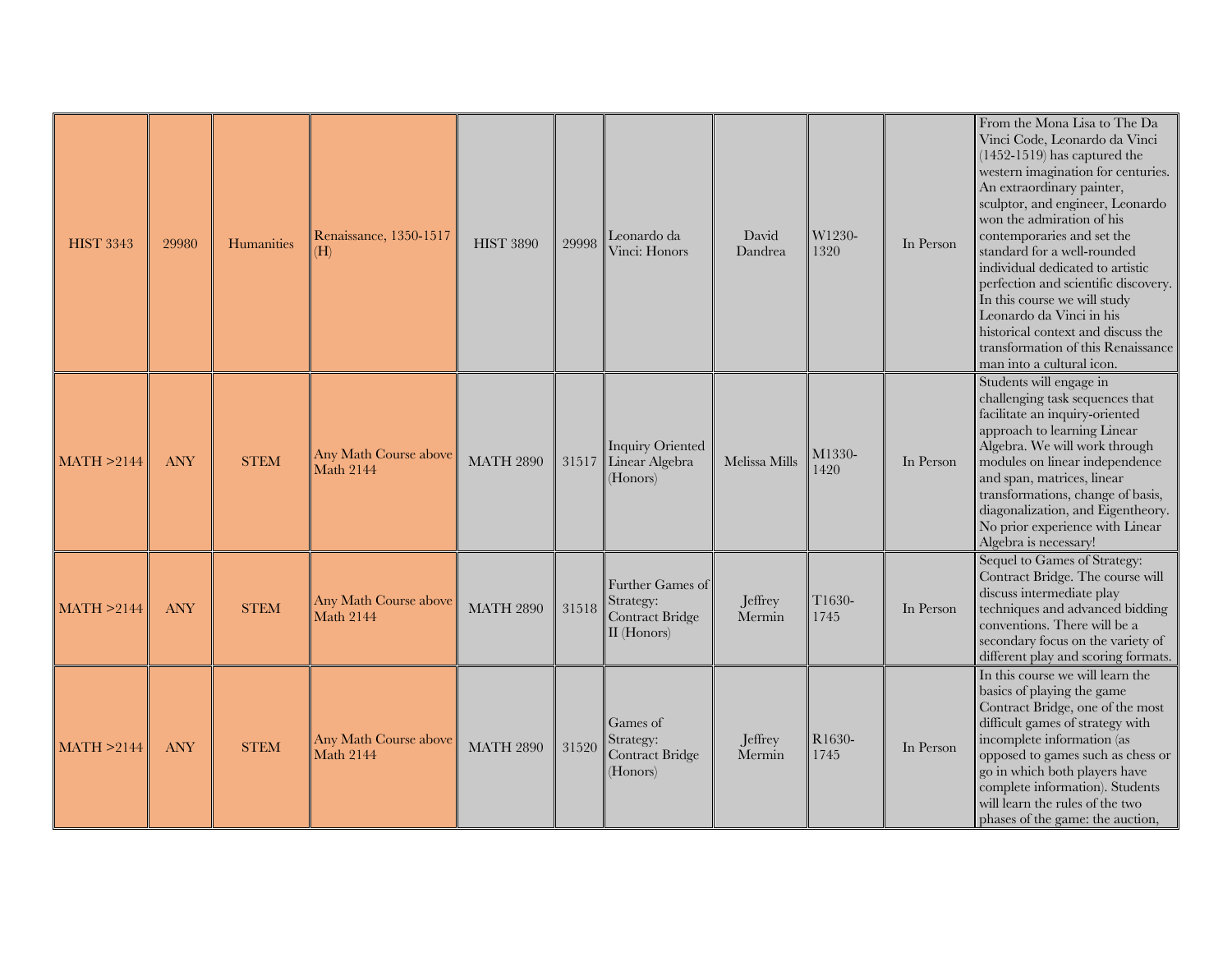|                  |            |             |                                           |                  |       |                                                                        |                   |                |           | or the bidding phase, and then the<br>play of the cards. Students will<br>learn to analyze card positions<br>and think strategically. This<br>involves mental counting of cards<br>that have been played and<br>drawing inferences from those<br>counts of what cards opponents<br>are likely to hold. We will touch<br>on permutations and<br>combinations, as they help us<br>determine the number of options<br>for ways the cards can be<br>distributed, and then use basic<br>probability to determine the most<br>likely outcomes. The game also<br>has social and information-<br>theoretic aspects, requiring<br>respectful and accurate<br>communication with fellow<br>players using the abstract<br>language of bidding. Critical |
|------------------|------------|-------------|-------------------------------------------|------------------|-------|------------------------------------------------------------------------|-------------------|----------------|-----------|----------------------------------------------------------------------------------------------------------------------------------------------------------------------------------------------------------------------------------------------------------------------------------------------------------------------------------------------------------------------------------------------------------------------------------------------------------------------------------------------------------------------------------------------------------------------------------------------------------------------------------------------------------------------------------------------------------------------------------------------|
| MATH >2144       | <b>ANY</b> | <b>STEM</b> | Any Math Course above<br><b>Math 2144</b> | <b>MATH 3890</b> | 31519 | Further Games of<br>Strategy:<br><b>Contract Bridge</b><br>II (Honors) | Jeffrey<br>Mermin | T1630-<br>1745 | In Person | thinking is vital in this course.<br>Sequel to Games of Strategy:<br>Contract Bridge. The course will<br>discuss intermediate play<br>techniques and advanced bidding<br>conventions. There will be a<br>secondary focus on the variety of<br>different play and scoring formats.                                                                                                                                                                                                                                                                                                                                                                                                                                                            |
| <b>MATH 2103</b> | <b>ANY</b> | <b>STEM</b> | <b>Business Calculus (A)</b>              | <b>MATH 2890</b> | 31516 | Honors Topics in<br><b>Business Calculus</b>                           | Detelin Dosev     | T0900-<br>1015 | In Person | The course will mostly build from<br>topics covered in Business<br>Calculus. We will see what linear<br>regression is, what it is good for,<br>and learn how to use Excel to find<br>the line of "best fit." We will also<br>see how to compute the "current"<br>value of a company and how to<br>compute mortgage payments by<br>hand. We will study some<br>counting techniques and use them<br>to answer questions about<br>probability. This is helpful in<br>making business decisions when                                                                                                                                                                                                                                             |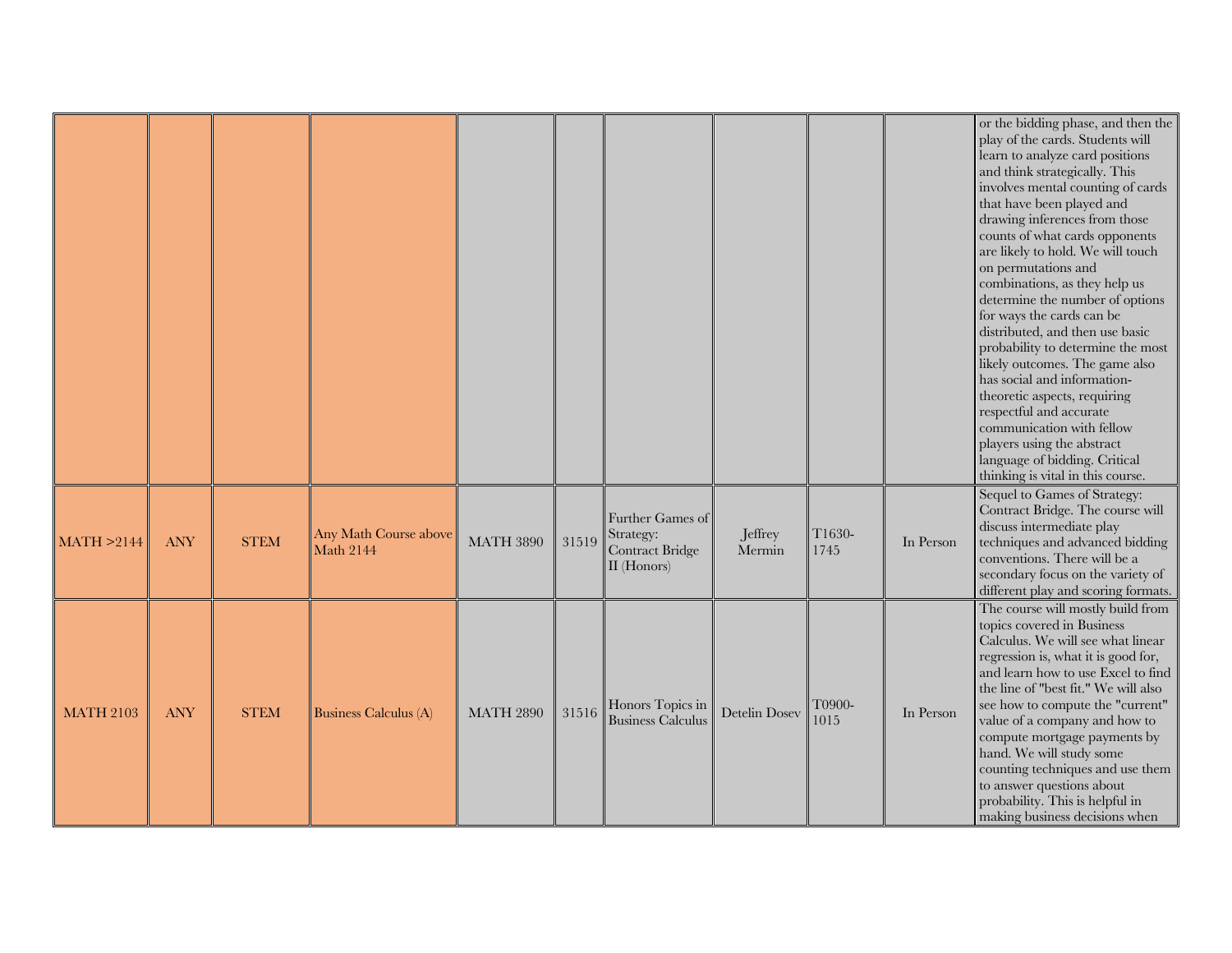|                  |            |             |                 |                  |       |                                                                 |                   |                |           | there is some uncertainty about<br>what will happen. At the end of<br>the course, we will study<br>constrained optimization and see<br>how the technique of Lagrange<br>multipliers can be used to solve<br>real-world economics problems.<br>Sequel to Games of Strategy:                                                                                                                                                                                                                                                                                                                                                                                                                                                                                                                                                                                                                                                                                                                                                            |
|------------------|------------|-------------|-----------------|------------------|-------|-----------------------------------------------------------------|-------------------|----------------|-----------|---------------------------------------------------------------------------------------------------------------------------------------------------------------------------------------------------------------------------------------------------------------------------------------------------------------------------------------------------------------------------------------------------------------------------------------------------------------------------------------------------------------------------------------------------------------------------------------------------------------------------------------------------------------------------------------------------------------------------------------------------------------------------------------------------------------------------------------------------------------------------------------------------------------------------------------------------------------------------------------------------------------------------------------|
| <b>MATH 2144</b> | <b>ANY</b> | <b>STEM</b> | Calculus 1 (A)  | <b>MATH 2890</b> | 31518 | Further Games of<br>Strategy:<br>Contract Bridge<br>II (Honors) | Jeffrey<br>Mermin | T1630-<br>1745 | In Person | Contract Bridge. The course will<br>discuss intermediate play<br>techniques and advanced bidding<br>conventions. There will be a<br>secondary focus on the variety of<br>different play and scoring formats.                                                                                                                                                                                                                                                                                                                                                                                                                                                                                                                                                                                                                                                                                                                                                                                                                          |
| <b>MATH 2144</b> | Any        | <b>STEM</b> | Calculus $1(A)$ | <b>MATH 2890</b> | 31520 | Games of<br>Strategy:<br><b>Contract Bridge</b><br>(Honors)     | Jeffrey<br>Mermin | R1630-<br>1745 | In Person | In this course we will learn the<br>basics of playing the game<br>Contract Bridge, one of the most<br>difficult games of strategy with<br>incomplete information (as<br>opposed to games such as chess or<br>go in which both players have<br>complete information). Students<br>will learn the rules of the two<br>phases of the game: the auction,<br>or the bidding phase, and then the<br>play of the cards. Students will<br>learn to analyze card positions<br>and think strategically. This<br>involves mental counting of cards<br>that have been played and<br>drawing inferences from those<br>counts of what cards opponents<br>are likely to hold. We will touch<br>on permutations and<br>combinations, as they help us<br>determine the number of options<br>for ways the cards can be<br>distributed, and then use basic<br>probability to determine the most<br>likely outcomes. The game also<br>has social and information-<br>theoretic aspects, requiring<br>respectful and accurate<br>communication with fellow |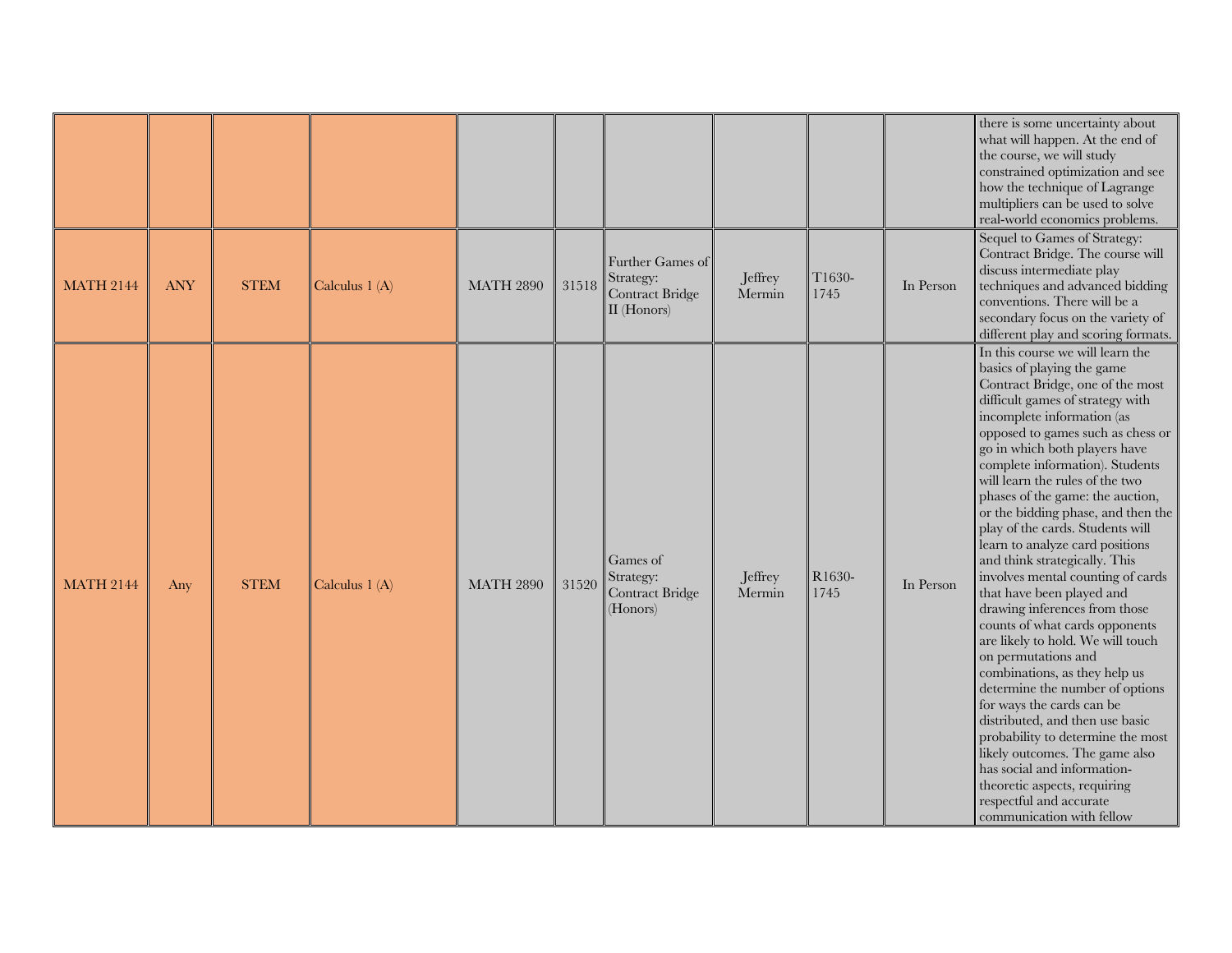|                  |            |             |                                               |                  |       |                                                                        |                      |                |           | players using the abstract<br>language of bidding. Critical<br>thinking is vital in this course.                                                                                                                                                                          |
|------------------|------------|-------------|-----------------------------------------------|------------------|-------|------------------------------------------------------------------------|----------------------|----------------|-----------|---------------------------------------------------------------------------------------------------------------------------------------------------------------------------------------------------------------------------------------------------------------------------|
| <b>MATH 2144</b> | <b>ANY</b> | <b>STEM</b> | Calculus 1 (A)                                | <b>MATH 3890</b> | 31519 | Further Games of<br>Strategy:<br>Contract Bridge<br>II (Honors)        | Jeffrey<br>Mermin    | T1630-<br>1745 | In Person | Sequel to Games of Strategy:<br>Contract Bridge. The course will<br>discuss intermediate play<br>techniques and advanced bidding<br>conventions. There will be a<br>secondary focus on the variety of<br>different play and scoring formats.                              |
| <b>MICR 2132</b> | <b>ANY</b> | <b>STEM</b> | Introduction to<br>Microbiology<br>Laboratory | <b>MICR 2890</b> | 26752 | Discovering<br>Unexplored<br>Bacterial<br>Genomic<br>Diversity: Honors | Wouter Hoff          | F1430-<br>1545 | In Person | This 2890 is an add-on to MICR<br>2132 Intro to Micro Lab. This is<br>an unusual honors section, allows<br>students to sequence the genomes<br>of microbes they "discover" in<br>nature as part of Intro Lab.                                                             |
| <b>MICR 2133</b> | <b>ANY</b> | <b>STEM</b> | Introduction to<br>Microbiology               | <b>MICR 2890</b> | 24168 | Introduction to<br>Microbiology:<br>Honors                             | Matthew<br>Cabeen    | F0930-<br>1020 | In Person | Honors Add-on for MICR 2133<br>Introduction to Microbiology                                                                                                                                                                                                               |
| <b>MICR 2133</b> | <b>ANY</b> | <b>STEM</b> | Introduction to<br>Microbiology               | <b>MICR 2890</b> | 30108 | Introduction to<br>Microbiology:<br>Honors                             | Sabrina<br>Beckmann  | F0930-<br>1020 | In Person | Honors Add-on for MICR 2133<br>Introduction to Microbiology                                                                                                                                                                                                               |
| <b>MICR 3223</b> | <b>ANY</b> | <b>STEM</b> | <b>Advanced Microbiology</b>                  | <b>MICR 3890</b> | 28247 | Advanced<br>Honors<br>Experience in<br>Microbiology                    | Randy<br>Morgenstein | M1330-<br>1420 | In Person | Add-on Course for Advanced<br>Microbiology MICR 3223                                                                                                                                                                                                                      |
| <b>MICR 3253</b> | <b>ANY</b> | <b>STEM</b> | Immunology                                    | <b>MICR 3890</b> | 24659 | Immunology:<br>Honors                                                  | Karen<br>Wozniak     | F1330-<br>1420 | In Person | Add-on to Immunology                                                                                                                                                                                                                                                      |
| <b>MICR 4053</b> | <b>ANY</b> | <b>STEM</b> | Pathogenic<br>Microbiology                    | <b>MICR 3890</b> | 24576 | Pathogenic<br>Microbiology:<br>Honors                                  | Erika Lutter         | F1230-<br>1320 | In Person | Add-on to Pathogenic<br>Microbiology MICR 4053                                                                                                                                                                                                                            |
| <b>MICR 4233</b> | <b>ANY</b> | <b>STEM</b> | Advanced Cell and<br><b>Molecular Biology</b> | <b>MICR 3890</b> | 24170 | <b>Advanced Cell</b><br>and Molecular<br>Biology: Honors               | Wouter Hoff          | W1330-<br>1420 | In Person | Add-on for MICR 3033 Cell and<br>Molecular Biology                                                                                                                                                                                                                        |
| <b>MUSI 2573</b> | <b>ANY</b> | Humanities  |                                               | <b>HONR 2890</b> | 28765 | <b>EDM</b> Electronic<br>Dance Music:<br>Honors                        | Mark Perry           | M1430-<br>1520 | In Person | DM (electronic dance music). This<br>course will cover its history since<br>the disco era and students will<br>learn how to DJ - culminating<br>with an end of the semester dance<br>party, with the students DJing.<br>The instructor specializes in EDM<br>and is a DJ. |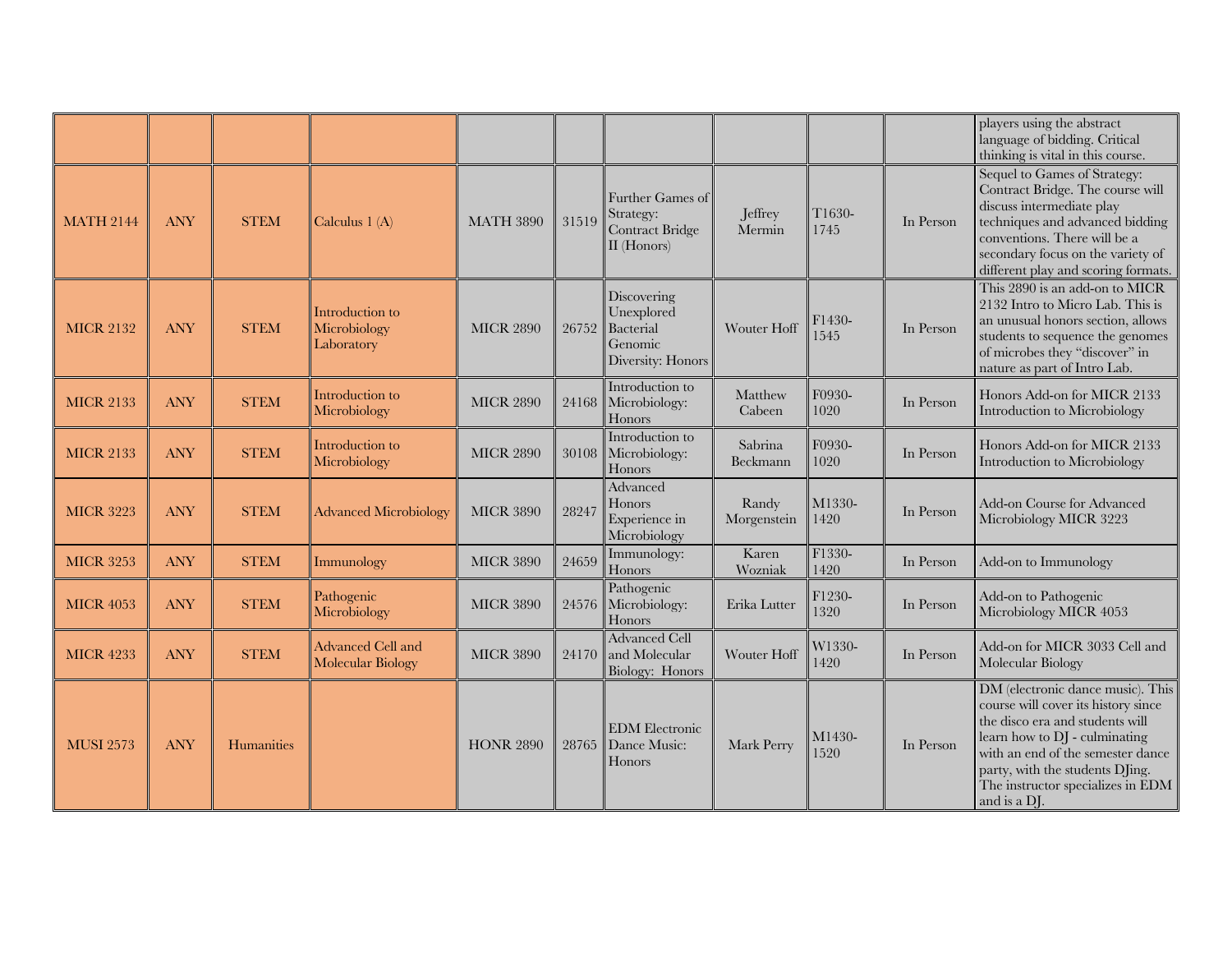| <b>PHYS 1114</b> | <b>ANY</b> | <b>STEM</b> | College Physics I (LN)                                     | <b>PHYS 2890</b> | 25017 | Honors<br>Experience<br><b>PHYS 1114</b> | Donghua<br>Zhou    | T1330-<br>1420 | In Person | Add-on for College Physics PHYS<br>1114                                                                                                                                                                                                                                                                                                                                                                                                                                                                                                                                                                                                                                                                                                                                                                                                                          |
|------------------|------------|-------------|------------------------------------------------------------|------------------|-------|------------------------------------------|--------------------|----------------|-----------|------------------------------------------------------------------------------------------------------------------------------------------------------------------------------------------------------------------------------------------------------------------------------------------------------------------------------------------------------------------------------------------------------------------------------------------------------------------------------------------------------------------------------------------------------------------------------------------------------------------------------------------------------------------------------------------------------------------------------------------------------------------------------------------------------------------------------------------------------------------|
| <b>PHYS 2014</b> | ANY        | <b>STEM</b> | <b>University Physics I</b><br>(LN)                        | <b>PHYS 2890</b> | 24250 | Honors<br>Experience<br><b>PHYS 2014</b> | <b>Andrew Yost</b> | M1130-<br>1220 | In Person | Add-on to General Physics PHYS<br>2014                                                                                                                                                                                                                                                                                                                                                                                                                                                                                                                                                                                                                                                                                                                                                                                                                           |
| <b>PHYS 2114</b> | <b>ANY</b> | <b>STEM</b> | <b>University Physics II</b><br>$\left(\mathrm{LN}\right)$ | <b>PHYS 2890</b> | 24251 | Honors<br>Experience<br><b>PHYS 2114</b> | Derek Meyers       | W1030-<br>1120 | In Person | This course will explore the<br>concepts of mechanics from the<br>point of view of their application<br>to living systems. Topics to be<br>covered include the role of physics<br>in living matter; mechanical<br>challenges to life resulting from<br>the highly viscous environment<br>present at microscopic scales,<br>constraints on force at the cellular<br>scale, motion within cells, tissues,<br>and fluids; and energy, heat, and<br>entropy in biological systems. The<br>class will also cover how cellular<br>machinery (e.g., molecular<br>motors) can convert chemical<br>energy sources to mechanical<br>forces and motion. Students in this<br>class will be introduced to the<br>physics relevant to DNA and<br>other biological systems, including<br>rigidity and elasticity. The course<br>will not require students to buy a<br>textbook. |
|                  |            |             |                                                            |                  |       |                                          |                    |                |           | From Hands-on to History: the<br>story of Crop Production -                                                                                                                                                                                                                                                                                                                                                                                                                                                                                                                                                                                                                                                                                                                                                                                                      |
| <b>PLNT</b> 1213 | <b>ANY</b> | <b>STEM</b> | Introduction to Plant<br>and Soil Systems                  | <b>PLNT 4470</b> | 22025 | Honors Intro<br>Plant Soil System        | Beatrix<br>Haggard | R1500-<br>1550 | In Person | Students will experience hands on<br>laboratories in the greenhouse and<br>the crop science laboratory. These<br>labs will evaluate identification of<br>various growth characteristics for<br>multiple crops grown in<br>Oklahoma. Including germination<br>and etiolation using growth<br>chambers and the greenhouse to<br>evaluate how environment<br>influences plant growth. Students<br>will also read "The Living Fields:                                                                                                                                                                                                                                                                                                                                                                                                                                |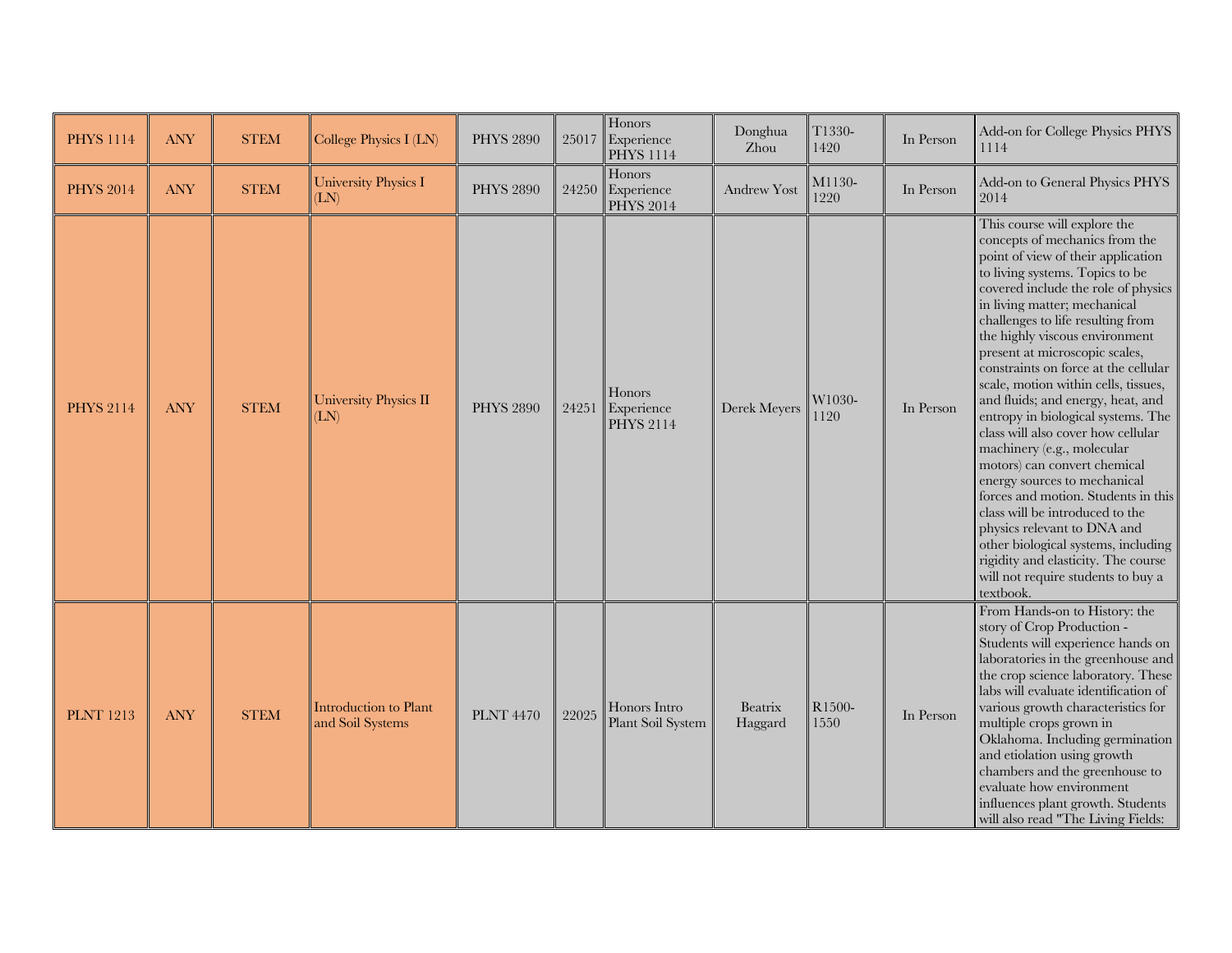|                  |            |                        |                                       |                  |       |                                                                            |                     |                |           | Our Agricultural Heritage", and<br>we will discuss the book when not<br>working on labs or in-class<br>demonstrations. This add on will<br>provide a deeper understanding of<br>how production agriculture has<br>evolved into its current form.                                                                                                                                                                                                                                                          |
|------------------|------------|------------------------|---------------------------------------|------------------|-------|----------------------------------------------------------------------------|---------------------|----------------|-----------|-----------------------------------------------------------------------------------------------------------------------------------------------------------------------------------------------------------------------------------------------------------------------------------------------------------------------------------------------------------------------------------------------------------------------------------------------------------------------------------------------------------|
| <b>POLS 1113</b> | <b>ANY</b> |                        | Social Sciences American Government   | <b>POLS 2890</b> | 24261 | Odd Clauses of<br>the Constitution:<br>Honors                              | Danny<br>Adkison    | M1230-<br>1320 | In Person | Add-on for POLS 1113 American<br>Government                                                                                                                                                                                                                                                                                                                                                                                                                                                               |
| <b>POLS 1113</b> | <b>ANY</b> |                        | Social Sciences American Government   | <b>POLS 2890</b> | 24262 | Odd Clauses of<br>the Constitution:<br>Honors                              | Danny<br>Adkison    | W1230-<br>1320 | In Person | Add-on for POLS 1113 American<br>Government                                                                                                                                                                                                                                                                                                                                                                                                                                                               |
| <b>PSYC 1113</b> | <b>ANY</b> | <b>Social Sciences</b> | Introduction to<br>Psychology (S)     | <b>PSYC 2890</b> |       | Mindfulness:<br>Theory,<br>29018 Research, and<br>Interventions:<br>Honors | Stephanie<br>Sweatt | M1330-<br>1420 | On-Line   |                                                                                                                                                                                                                                                                                                                                                                                                                                                                                                           |
| <b>PSYC 1113</b> | <b>ANY</b> | <b>Social Sciences</b> | <b>Introductory Psychology</b><br>'S) | <b>PSYC 2890</b> | 24189 | <b>Thinking Traps</b><br>that Affect Your<br>Life: Honors                  | Tony Wells          | W1530-<br>1620 | In Person | Add-on for PSYC 1113- We will<br>cover 12 cognitive traps, biases,<br>and heuristics that affect our<br>everyday lives including our<br>relationships, our health, and how<br>we spend our money. The course<br>will involve multiple in-class<br>demonstrations of these traps and<br>biases. We will also discuss how<br>being aware of these traps and,<br>hopefully, avoiding them can<br>improve our lives.                                                                                          |
| <b>PSYC 1113</b> | <b>ANY</b> | <b>Social Sciences</b> | <b>Introductory Psychology</b><br>'S) | <b>PSYC 2890</b> | 26503 | Psychological<br>Issues in Video<br>Games: Honors                          | Shawn Rose          | W1130-<br>1220 | In Person | Psychological Issues in Video<br>Games - This course will explore<br>issues in psychology through the<br>lens of video games using specific<br>examples from a variety of<br>mainstream and independent<br>games. Themes covered in the<br>class include the role of stress in<br>games, violence and aggression,<br>social influences, player identity<br>and personality, gender and<br>diversity, and depictions of mental<br>health in video games. In addition<br>to typical discussions, some class |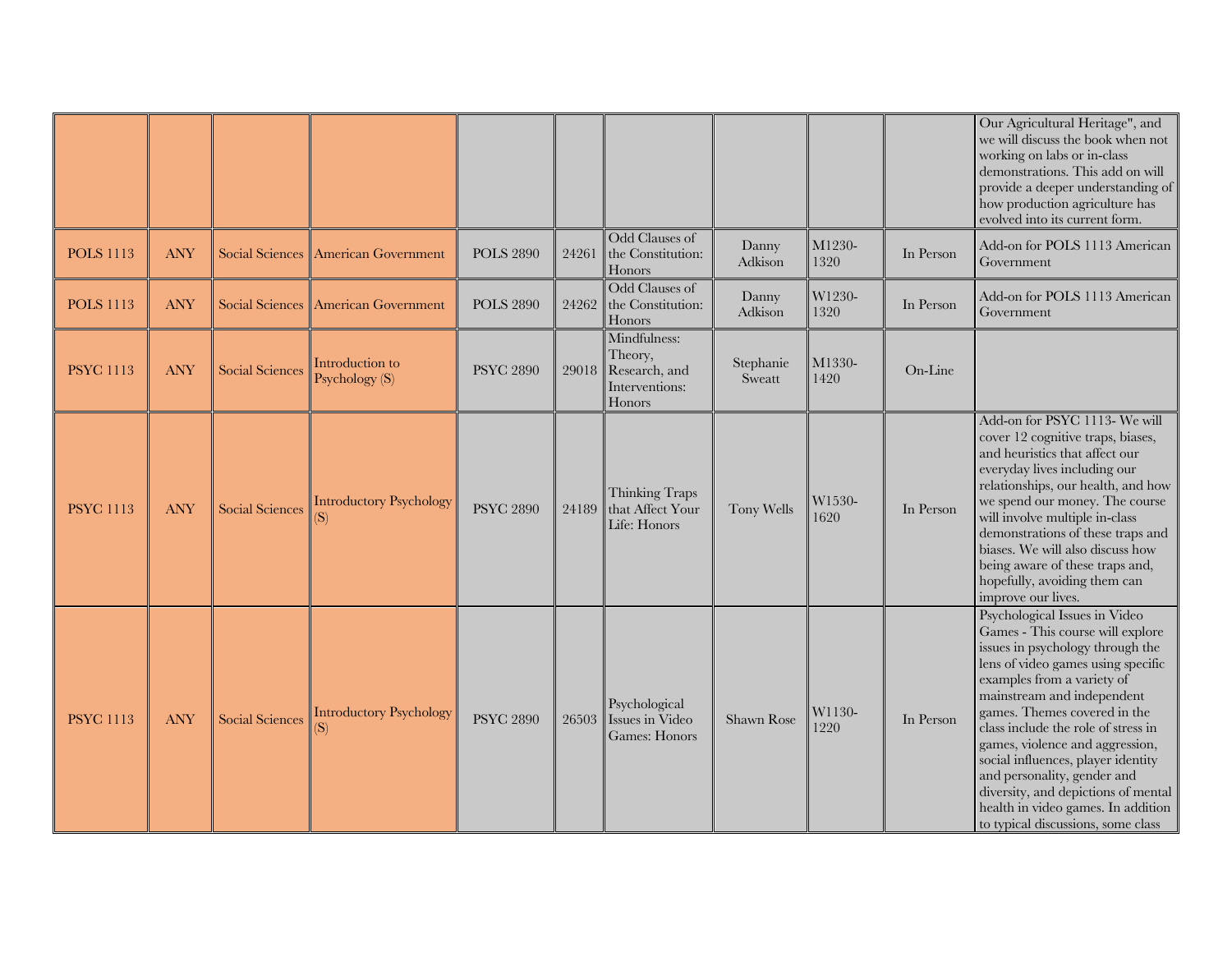|                  |            |                        |                                                |                  |       |                                                                 |              |                |           | periods will have students<br>collaboratively playing through<br>selected games during class while<br>discussing issues that emerge<br>through the gameplay.                                                                                                                                                                                                                                                                                                                                                                                                                                                                                                                                                                      |
|------------------|------------|------------------------|------------------------------------------------|------------------|-------|-----------------------------------------------------------------|--------------|----------------|-----------|-----------------------------------------------------------------------------------------------------------------------------------------------------------------------------------------------------------------------------------------------------------------------------------------------------------------------------------------------------------------------------------------------------------------------------------------------------------------------------------------------------------------------------------------------------------------------------------------------------------------------------------------------------------------------------------------------------------------------------------|
| <b>PSYC 2313</b> |            | <b>Social Sciences</b> | Psychology of<br>Adjustment                    | <b>PSYC 2890</b> | 26503 | Psychological<br>Issues in Video<br>Games: Honors               | Shawn Rose   | W1130-<br>1220 | In Person | Psychological Issues in Video<br>Games - This course will explore<br>issues in psychology through the<br>lens of video games using specific<br>examples from a variety of<br>mainstream and independent<br>games. Themes covered in the<br>class include the role of stress in<br>games, violence and aggression,<br>social influences, player identity<br>and personality, gender and<br>diversity, and depictions of mental<br>health in video games. In addition<br>to typical discussions, some class<br>periods will have students<br>collaboratively playing through<br>selected games during class while<br>discussing issues that emerge<br>through the gameplay.                                                         |
| <b>RELG 1103</b> | <b>ANY</b> | <b>Humanities</b>      | <b>Introduction to World</b><br>Religions (HI) | <b>HONR 2890</b> | 28767 | Head & Heart in<br>Relation to<br>Human Religious<br>Experience | Doren Recker | R1500-<br>1550 | In Person | REL 1103 covers a variety of<br>world religions and this Honors'<br>section will take a careful look at<br>some major issues affecting all<br>relationships between religious<br>and other sorts of beliefs. In this<br>section we will investigate basic<br>issues concerning Faith/Reason<br>(heart/head), focusing on the<br>historical and current<br>relationship(s) between mythos &<br>logos within religious belief. We<br>will center Judeo-Christianity, and<br>ancient and tribal religions, but<br>the issues are central to all<br>religious thought, and students<br>will be challenged to provide their<br>own examples, and to connect<br>material covered here to the other<br>religions discussed in the course |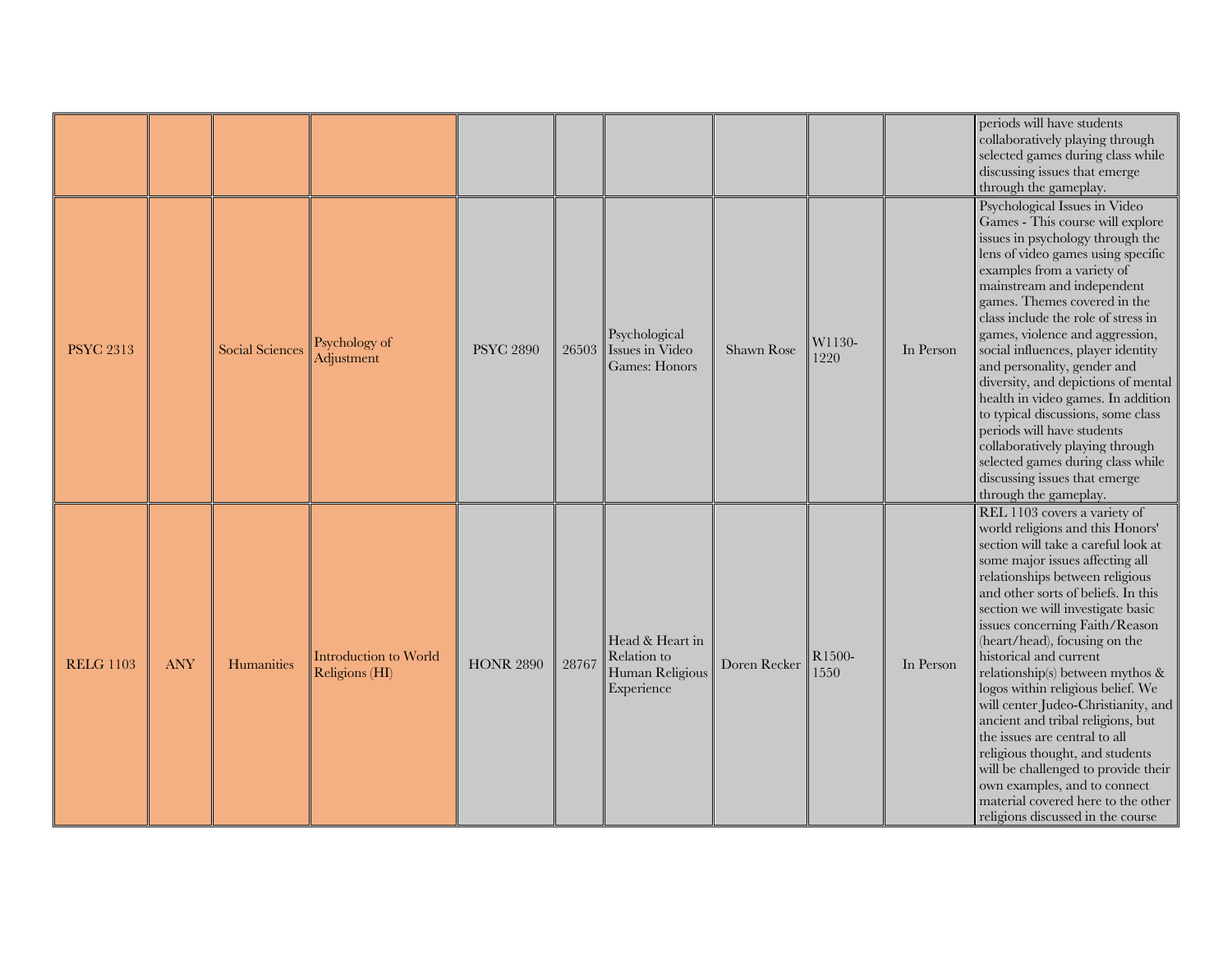| <b>SPCH 2713</b> | <b>ANY</b> | <b>Social Sciences</b> | <b>Introduction to Speech</b><br>Communication (S)                | <b>SPCH 2890</b> | 24299 | Honors<br>Experience in<br>Speech            | Mary Walker | W1330-<br>1420 | In Person | This course is designed to<br>supplement your regular section of<br>SPCH 2713. Students will make<br>several special occasion speeches.<br>These types of speeches are more<br>informal than the ones you will<br>make in your regular section, and<br>while the content of your speeches<br>in this course will certainly be<br>important, the course will focus on<br>evaluating and honing your<br>delivery skills.                                                     |
|------------------|------------|------------------------|-------------------------------------------------------------------|------------------|-------|----------------------------------------------|-------------|----------------|-----------|----------------------------------------------------------------------------------------------------------------------------------------------------------------------------------------------------------------------------------------------------------------------------------------------------------------------------------------------------------------------------------------------------------------------------------------------------------------------------|
| <b>STAT 2013</b> | <b>ANY</b> | <b>STEM</b>            | <b>Elementary Statistics</b>                                      | <b>STAT 2890</b> | 25040 | Honors<br>Experience in<br><b>Statistics</b> |             | F1530-<br>1620 | In Person | Games of chance have been one<br>of the historical drivers of<br>mathematical probability since the<br>1654 series of letters between<br>Pascal and Fermat. In the 21st<br>century, applications of<br>probability have moved beyond<br>gambling into many different<br>types of games. In this seminar,<br>we examine various types of<br>games of chance plus skill. Major<br>assignments are a mathematical<br>exam and a group poster project<br>on some type of game. |
| <b>STAT 2023</b> | <b>ANY</b> | <b>STEM</b>            | <b>Elementary Statistics for</b><br><b>Business and Economics</b> | <b>STAT 2890</b> | 25040 | Honors<br>Experience in<br><b>Statistics</b> |             | F1530-<br>1620 | In Person | Games of chance have been one<br>of the historical drivers of<br>mathematical probability since the<br>1654 series of letters between<br>Pascal and Fermat. In the 21st<br>century, applications of<br>probability have moved beyond<br>gambling into many different<br>types of games. In this seminar,<br>we examine various types of<br>games of chance plus skill. Major<br>assignments are a mathematical<br>exam and a group poster project<br>on some type of game. |